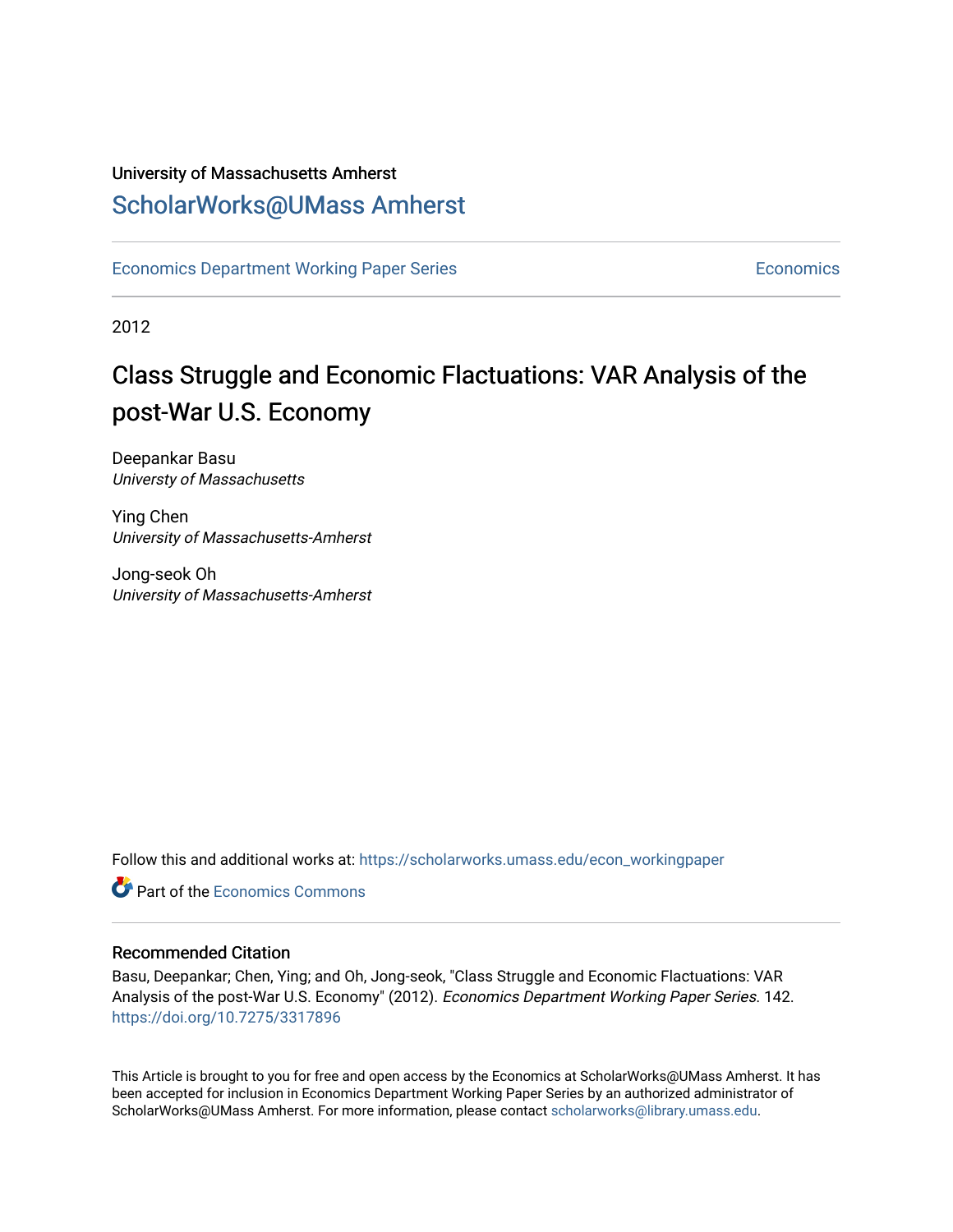# **DEPARTMENT OF ECONOMICS**

# **Working Paper**

### **Class Struggle and Economic Flactuations: VAR Analysis of the postWar U.S. Economy**

By

Deepankar Basu Ying Chen Jong‐seok Oh

Working Paper 2012‐02



# **UNIVERSITY OF MASSACHUSETTS AMHERST**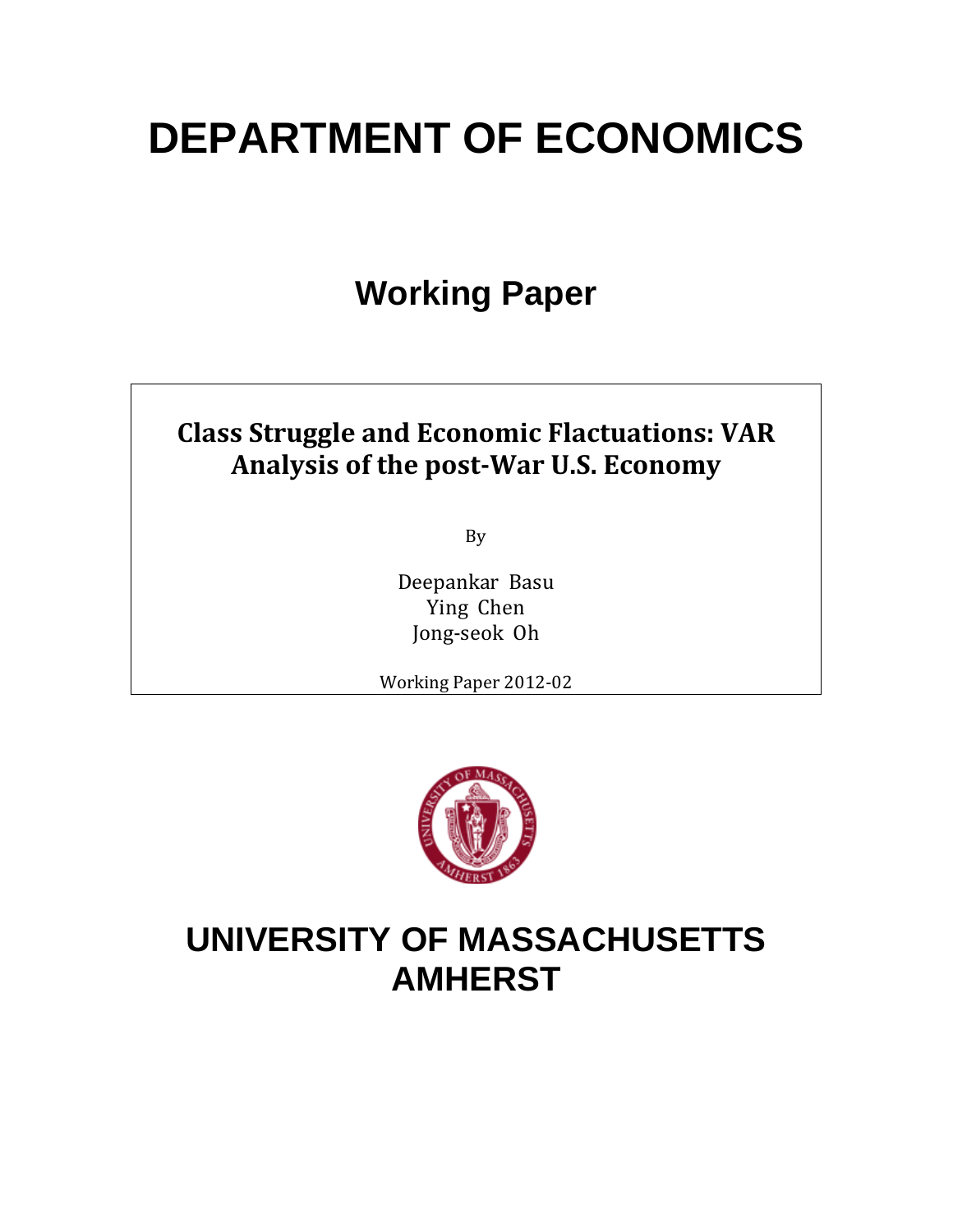## Class Struggle and Economic Fluctuations: VAR Analysis of the post-War U.S. Economy

Deepankar Basu<sup>∗</sup> Ying Chen<sup>†</sup> Jong-seok Oh‡

December 31, 2011

#### Abstract

Building on Marx's insights in Chapter 25, Volume I of Capital, an augmented version of the cyclical profit squeeze (CPS) theory offers a plausible explanation of macroeconomic fluctuations under capitalism. The pattern of dynamic interactions that emerges from a 3-variable (profit share, unemployment rate and nonresidential fixed investment) vector autoregression estimated with quarterly data for the postwar U.S. economy is consistent with the CPS theory for the regulated (1949Q1–1975Q1) as well as for the neoliberal periods (starting in 1980 or in 1985). Hence, the CPS mechanism seems to be in operation even under neoliberalism. JEL Classification: B51; C22.

Keywords: cyclical profit squeeze, vector autoregression.

#### 1 Introduction

At the aggregate level, capitalist economies are characterized by the twin phenomenon of sustained long-run growth and irregular fluctuations around trend growth. The Marxian tradition of political economy offers powerful and intuitive explanations for both phenomenon. While capital accumulation and (biased) technological change can account for long-run growth, class struggle over the distribution of national income can offer an explanation of the irregular fluctuations that economists refer to as business cycles.

A coherent, classical-Marxist framework to understand long-run economic growth has been developed, drawing on Marx's work, in Foley and Michl (1999); recent empirical work has presented

<sup>∗</sup>Department of Economics, University of Massachusetts, 1012 Thompson Hall, Amherst, MA 01003, email: dbasu@econs.umass.edu. We would like to thank Duncan Foley, Gonzalo Hernandez Jimenez, Yun Kim, Arslan Razmi, Peter Skott, Lance Taylor, and participants at the 2011 NS-UMASS Graduate Workshop for helpful comments on an earlier version of the paper.

<sup>†</sup>Department of Economics, University of Massachusetts, Amherst, MA 01003, email: yingc@econs.umass.edu ‡Department of Economics, University of Massachusetts, Amherst, MA 01003, email: oh@econs.umass.edu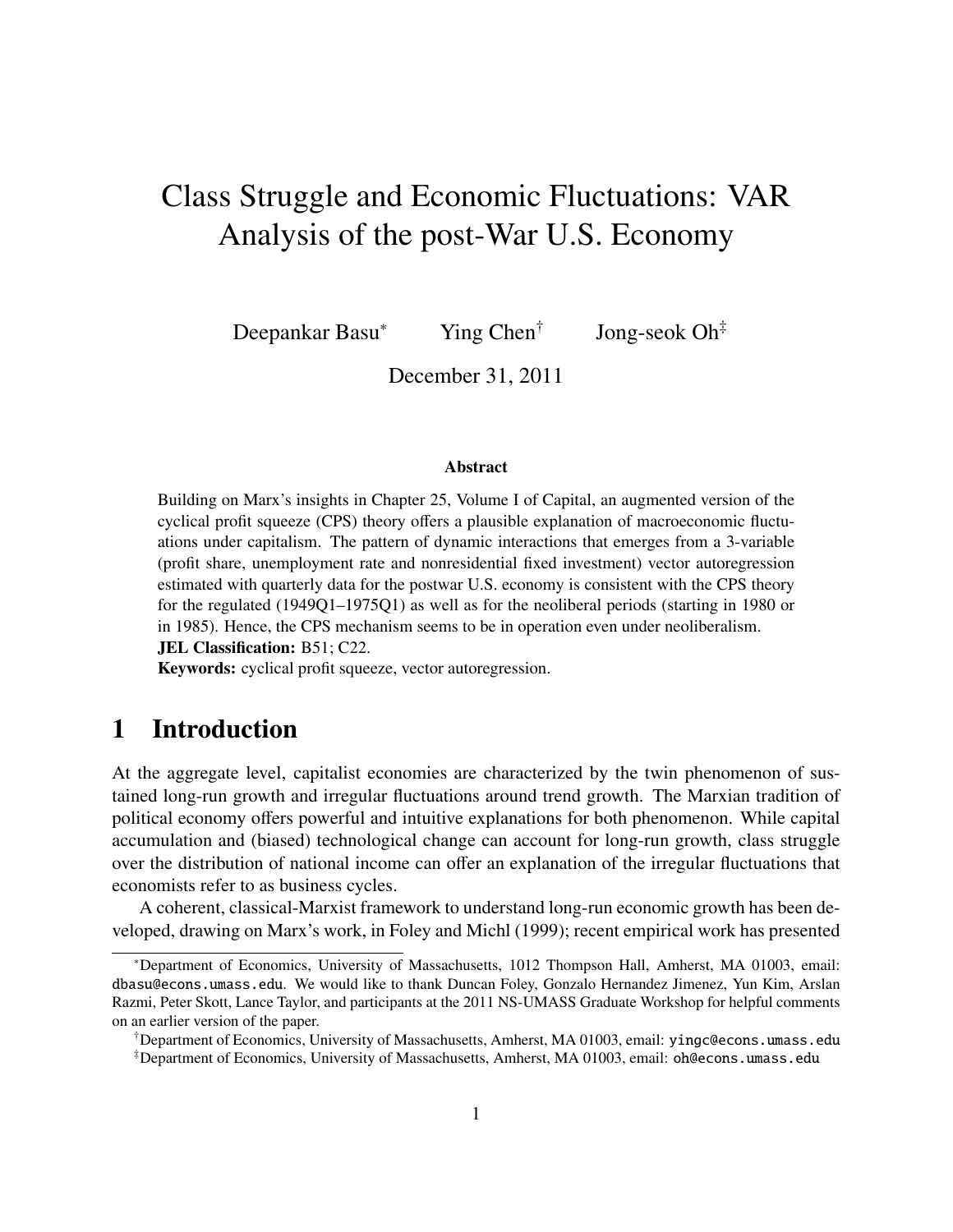evidence in support of this framework (Duménil and Lévy, 2003; Marquetti, 2003; Basu, 2010). On the other hand, Goodwin (1967) presented a formal model of economic fluctuations driven by class struggle between capitalists and workers. Boddy and Crotty (1975) refined this analysis further by linking it explicitly to Marx's analysis in chapter 25 of the first volume of Capital (Marx, 1992), contrasted this classical-Marxian view from a Kaleckian view of "political" business cycles, and presented supporting empirical evidence from the U.S economy for this cyclical profit squeeze (CPS) theory of economic fluctuations.

In a series of important contributions, Jonathan P. Goldstein extended the CPS framework further in two ways. First, Goldstein (1985, 1986) developed a formal model with plausible microfoundations; second, Goldstein (1996, 1997, 1999) enriched the empirical analysis by using an unobserved components model for estimating key parameters and offering support for the CPS viewpoint. $<sup>1</sup>$ </sup>

Several studies have also been critical of the CPS framework (Michl, 1988a,b; Epstein, 1991; Sherman, 1991; Weisskopf, 1992), especially for explaining fluctuations in the neoliberal period, i.e., the period since the mid-1980s. A common point of criticism of the CPS framework relates to the weakening position of labour under neoliberalism. Since the power of labour vis-a-vis capital has diminished in the neoliberal era, the argument goes, profit squeeze explanations of economic fluctuations seem less plausible today. According to this body of critical work, even if the mechanism is at work, it has been substantially weakened. Goldstein (1999) argues for a continued relevance of the CPS mechanism but concedes that it might have weakened since 1985; the empirical results in Tarassow (2010), on the other hand, attempt to show that the mechanism is still in operation in the U.S. economy even after 1985.

This paper revisits the issue of the empirical relevance of the CPS mechanism as an explanation of economic fluctuations under neoliberal capitalism. The basic intuition underlying our empirical analysis is straightforward. Even if there is a secular decline in the power of labour vis-a-vis capital under neoliberalism, which we believe is true, the CPS mechanism might still be in operation. This is because the CPS mechanism, as the name itself implies, is a *cyclical* phenomenon (Mohun and Veneziani, forthcoming). A secular decline (i.e., trend decline) in labour's power is not inconsistent with cyclical fluctuations in the *relative* power of labour vis-a-vis capital. These fluctuations in relative power might very well drive economic fluctuations in a neoliberal environment just as much as it did in a more regulated environment.

Building on Goldstein (1999) and Tarassow (2010), we use a vector autoregression (VAR) methodology to assess the empirical relevance of an augmented CPS model for the U.S. economy. The VAR framework offers a very general framework to analyze co-movements of, and dynamic interactions among, a group of variables with very little *a priori* restrictions (like exogeneity). Since the CPS mechanism involves dynamic interactions among the reserve army of labour, profit share and investment, the VAR methodology is especially suitable for the evaluating the relevance of CPS effects. Our results are *consistent with* the operation of the CPS mechanism, both under regulated and neoliberal capitalism. This suggests that Marx's analysis of the fluctuations of the reserve army of labour, as developed by Boddy and Crotty (1975), remains a powerful analytical

<sup>&</sup>lt;sup>1</sup>For details of the unobserved components model, also known as the structural time series approach, see Harvey (1989).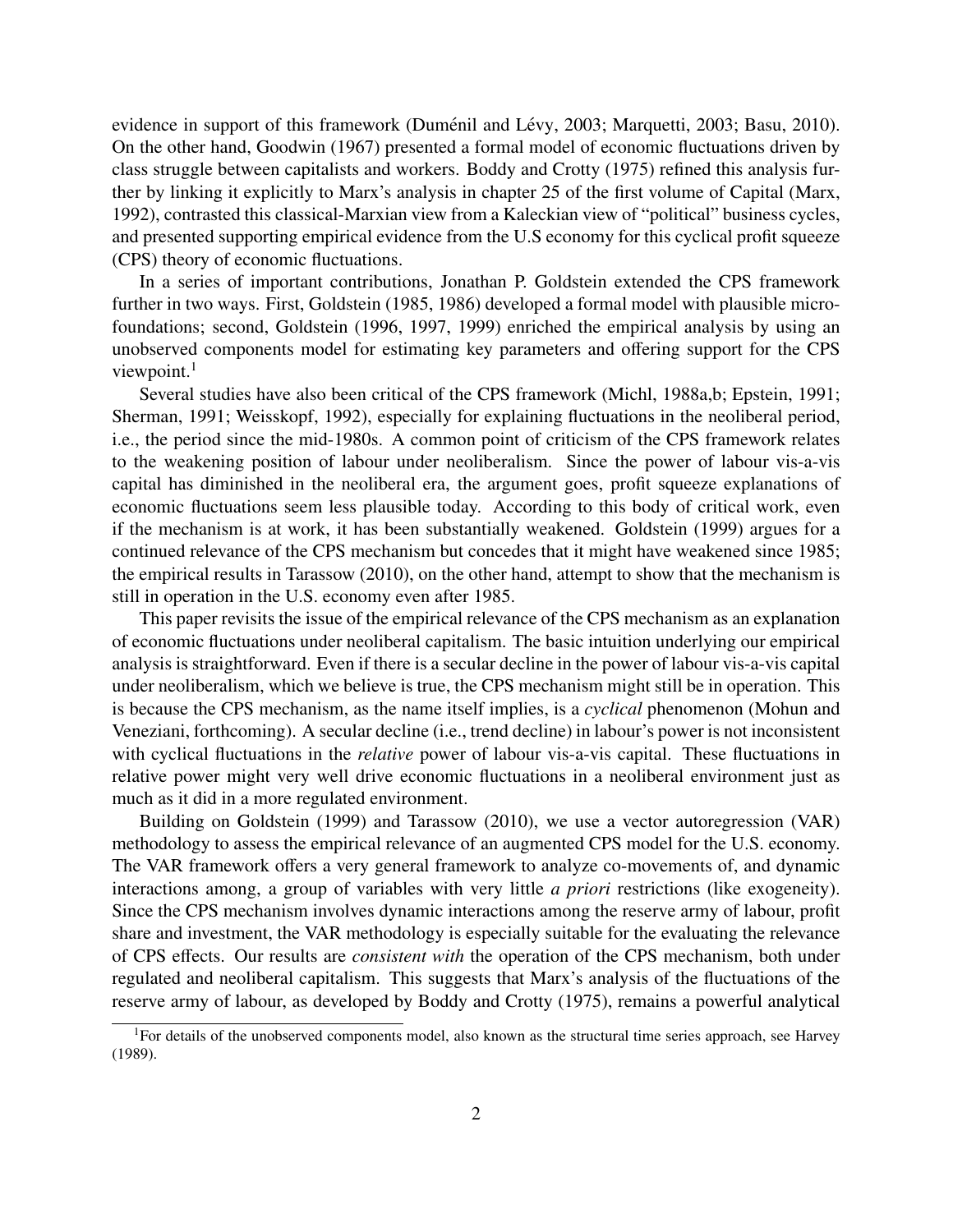framework for understanding macroeconomic fluctuations in capitalism.

Rest of the paper is organized as follows: section 2 discusses the data and highlights some interesting trends; section 3 introduces our empirical model; section 4 discusses our choice of time periods and diagnostic tests on the VAR specification; section 5 presents discussions of the main results; the last section concludes.

#### 2 Data and Trends

To motivate the analysis, Figure 1 presents time series plots of the three macroeconomic variables for the U.S. economy that will appear in an augmented CPS theory of business cycle fluctuations: profit share in the corporate business sector, the civilian unemployment rate and real nonresidential fixed investment. The plots use quarterly data and runs from 1948Q1 to 2011Q1, the whole postwar period.

The first panel in Figure 1 plots the profit share in the U.S. corporate business sector, where the profit share is defined as the ratio of gross operating surplus to the sum of employee compensation and gross operating surplus. Note that this is a measure of the relative share of national income (after removing indirect business taxes) going to capital. The second panel plots the civilian unemployment rate, and the third panel plots an index of nonresidential fixed investment. The 11 recessions, using NBER business cycle dates, are indicated in the figure using shaded vertical regions.<sup>2</sup>

The most striking feature of all the time series plots, especially the income share plot, is the timing of the turning point within each business cycle. For every post-War business cycle, the relative share of income going to capital starts declining *several quarters before the peak*; unemployment declines for a longish period before the peak, and real investment also starts falling just a few quarters before the peak.

The cyclical pattern of profit share movement that underlies the first panel in Figure 1 was highlighted by Boddy and Crotty (1975) as empirical support for the CPS mechanism; it has remained valid in all the business cycles since then, and provides reason to believe that the CPS mechanism might still be in operation.

The cyclical pattern of movements in income share, unemployment and real investment, depicted in Figure 1, could arise because of the CPS mechanism. To understand its logic, let us start at the recovery phase of a typical business cycle. As the recovery picks up, capital accumulation increases, and employment grows; by about mid-expansion, the labour market starts tightening. This signals a change in the power of labour vis-a-vis capital, and is reflected in growing real wages. Competition, both domestic and international, constrains the ability of capitalist firms to raise prices in tandem with growing labour costs. The result is a reversal of the relative shares of income going to capital and labour: from mid-expansion onwards, the share of income going to capital gradually declines.

A recession is necessary to weaken the relative power of labour vis-a-vis capital and halt the decline in the relative income share of capital. This is where investment steps into the story.

<sup>&</sup>lt;sup>2</sup>Income share data is from NIPA Table 1.14, civilian unemployment rate data is from the FRB St. Louis website, and real nonresidential fixed investment is from NIPA Table 5.3.3.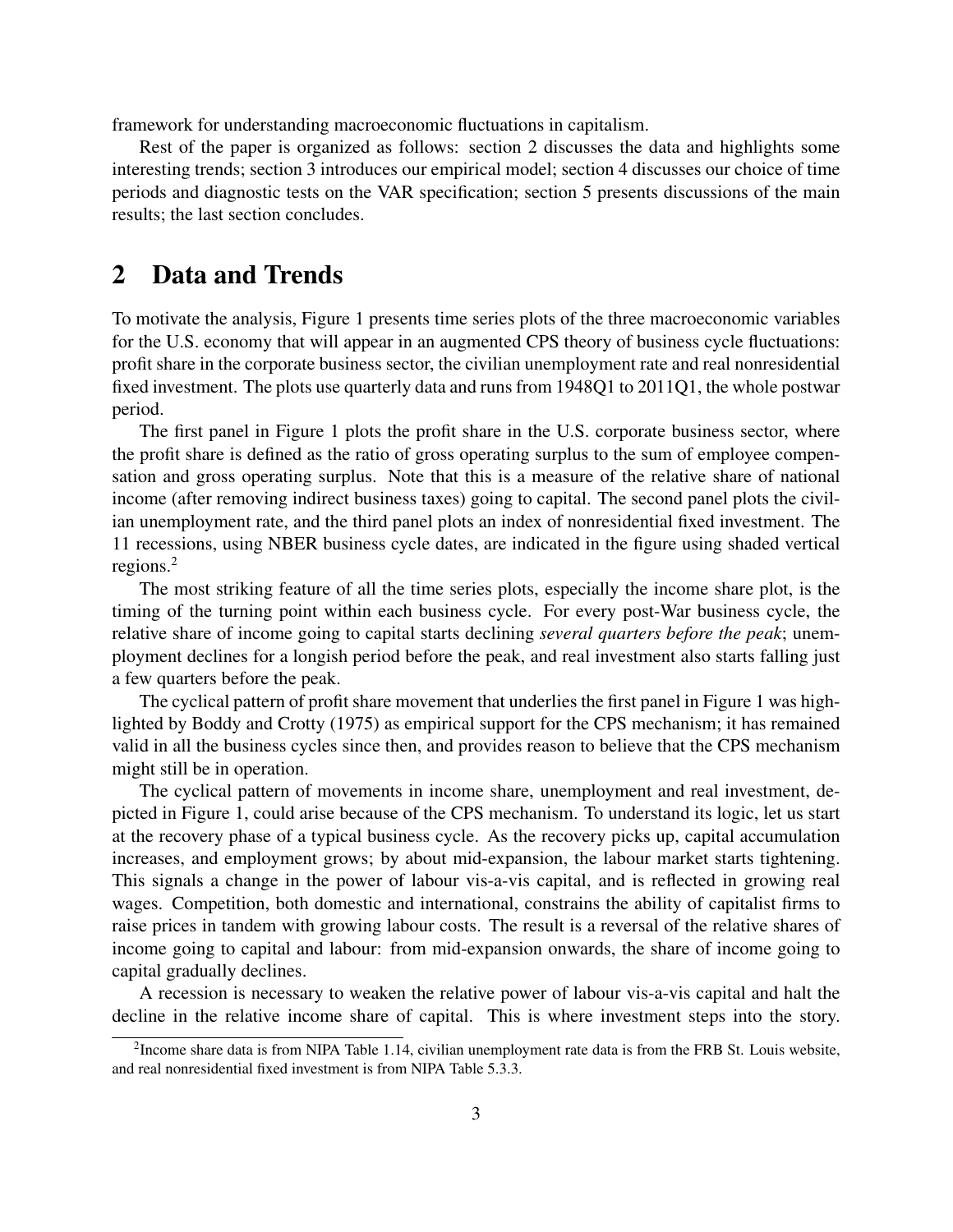

**Profit Share, US Corporate Business Sector**

Figure 1: *Time Series Plots (with HP filter trend), for the period 1948Q1–2011Q1, of the three variables that appear in an augmented CPS theory of business cycle fluctuations. The variables are: (1) profit share* in the corporate business sector, (2) the civilian unemployment rate, (3) the real (index, 2005=100) nonres*idential fixed investment. Time series at a quarterly frequency is used, and vertical shaded regions indicate recessions according to NBER business cycle dates.*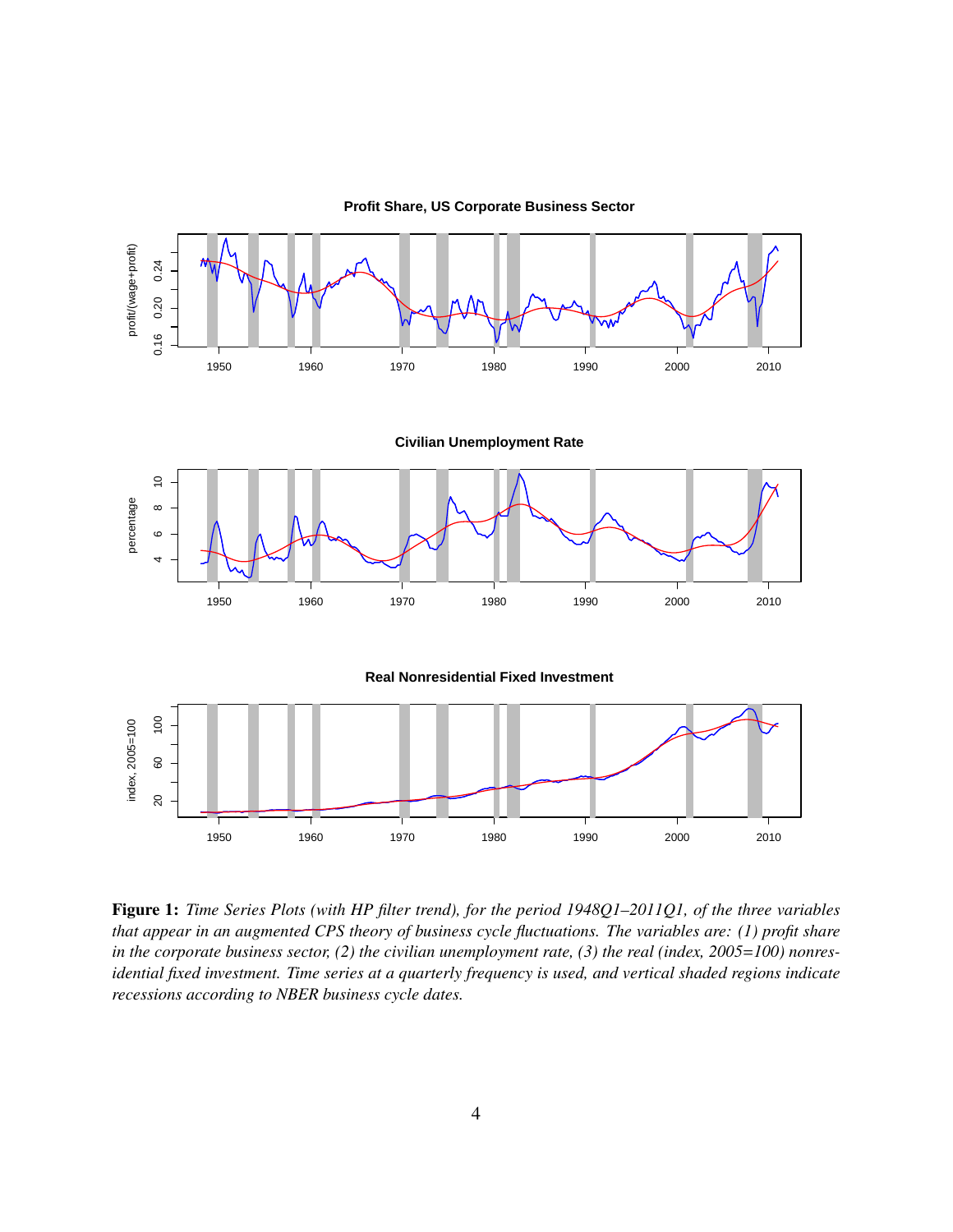

Figure 2: *Time Series Plots, for the period 1948Q1–2011Q1, of the cyclical components in the three variables that appear in an augmented CPS theory of business cycle fluctuations. The variables are: (1) profit share in the corporate business sector, (2) the civilian unemployment rate, (3) the real (index, 2005=100) nonresidential fixed investment. Time series at a quarterly frequency is used, and vertical shaded regions indicate recessions according to NBER business cycle dates.*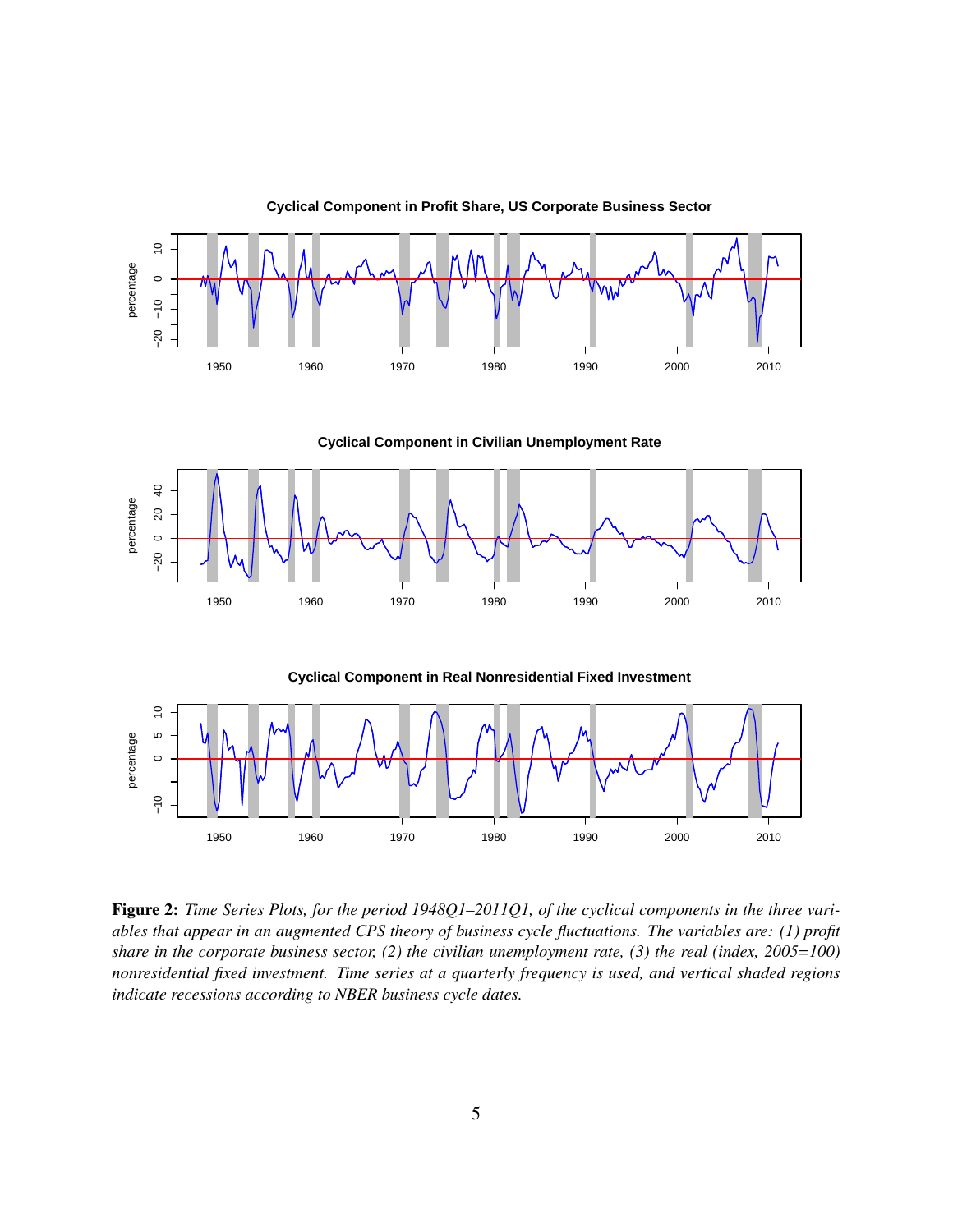There are two channels through which falling profit shares might reduce aggregate investment and reverse the tightening in the labour market. First, since investment responds to current and future profitability, a period of declining profit share eventually puts negative pressures on the incentive to invest. Second, declining profit shares mean declining cash flows; this might, over time, increase the financing constraint on new investment expenditure by capitalist enterprises.

Both these channels imply that close to the peak of the expansion (which, recall, has already been preceded by a few quarters of declining profit share) investment (in real terms) starts declining. With the decline in investment, the demand for labour starts tapering off. The reserve army of labour swells, the labour market loosens and by the end of the recession, i.e., at (or near) the business cycle trough, capital regains its power vis-a-vis labour. The relative share of capital resumes its upward movement, and by mid-expansion, the economy is ready for another cycle.

A note of caution is in order. The time series plots in Figure 1 only indicates, but does not provide any statistical evidence for, the existence of the CPS mechanism. This is because the time series are composed of both trend, possibly stochastic, and irregular cyclical components. Since the CPS mechanism implies relationships between the irregular cyclical components of the variables, a visual inspection of time series plots is not sufficient to assert the existence of the CPS mechanism. To investigate the CPS mechanism, we need to extract the irregular cyclical component from the times series, and then study the relationship between the irregular cyclical components of the three variables.

To make the transition from studying the interaction between the variables to studying the interaction between the cyclical components of the variables, Figure 2 plots the (irregular) cyclical component in each series. The cyclical component is defined as the percentage deviation from the trend, where the trend is estimated by fitting a Hodrick-Prescott filter to the original series.

Figure 2 displays, in a more clear manner, the cyclical movements of the three variables. The same lagged relationship that was highlighted in Figure 1 is also visible in Figure 2. The cyclical component of unemployment, which becomes positive during the recession, starts decreasing during the recovery phase of the cycle. By about mid-expansion, it is close to zero, so that the unemployment rate is back to its trend (and the reserve army is probably back to its long run level). Right around that time, the upward march of the profit share is reversed.

One interesting difference, between the so-called Golden Age (the regulated period of postwar capitalism) and the neoliberal period, is noticeable in the plot of the cyclical component of the unemployment rate. In the recessions of the 1990s, and the early 2000s, the cyclical component of the unemployment rate keeps *increasing* for a few quarters even after the recovery has started. This is in sharp contrast to the scenario in all the previous recessions where the cyclical component of the unemployment rate started falling right after the trough. This change reflects the phenomenon of "jobless recoveries" that has been commented on widely in the literature (for instance, see Basu and Foley,  $2011$ ).<sup>3</sup>

Of course, visual inspection of the movements of the cyclical components in the profit share, unemployment rate and real nonresidential fixed investment is not enough to establish the con-

 $3$ This phenomenon is only observed weakly for the 2007–09 recession because the trend is way too high (due to lack of enough data points *after* the trough). Once more data points become available, the trend will take a more realistic value, and, we believe, the cyclical component of the unemployment rate will display the same delayed response to the "recovery".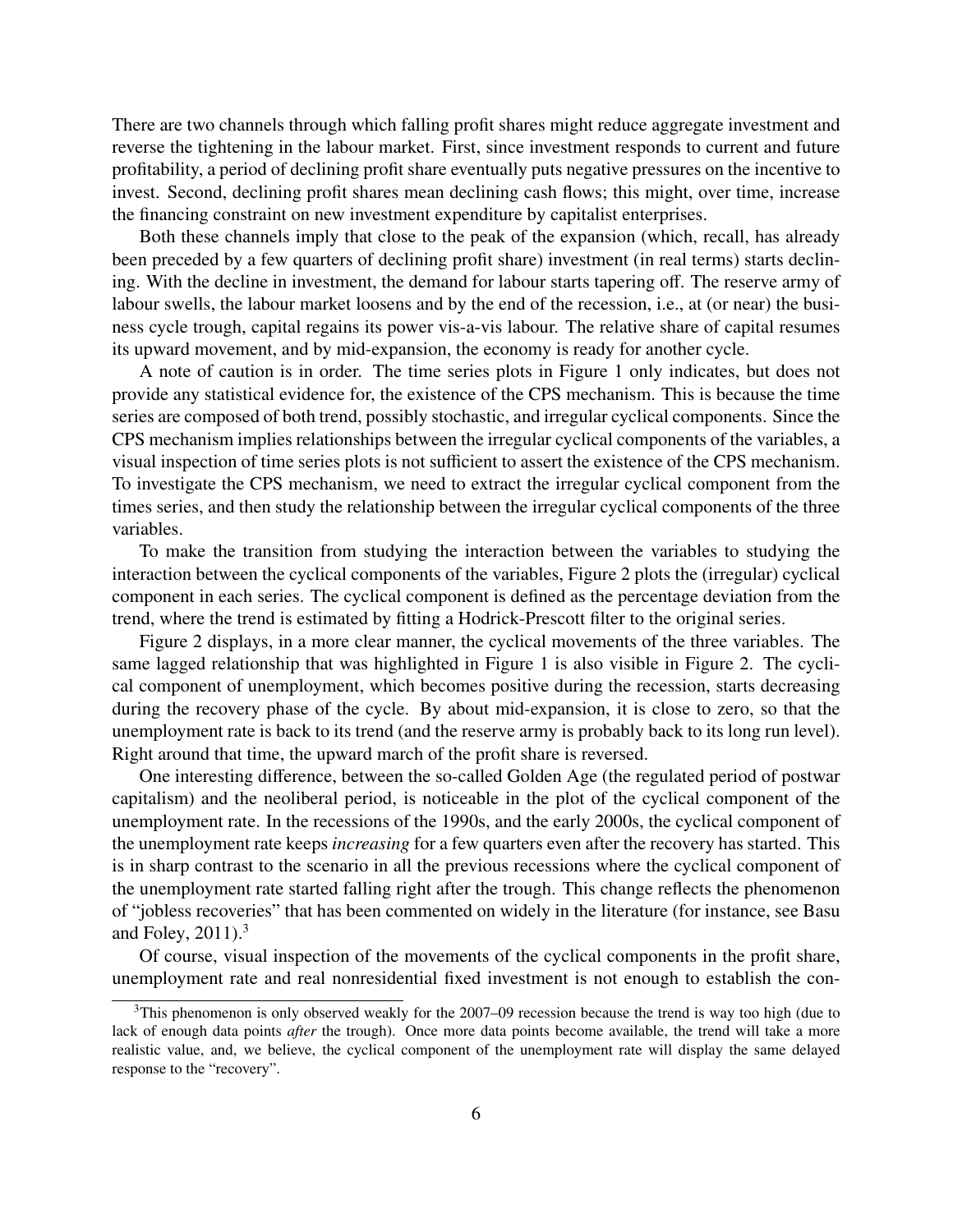tinued relevance, or otherwise, of the CPS mechanism. To carry out a more formal and rigorous statistical analysis of the relationship between the cyclical components, we will complement visual inspection with VAR analysis, a very general empirical framework to study the dynamic interactions among a set of random variables. By summarizing the dynamic interactions among the profit share, unemployment rate and nonresidential fixed investment with impulse response functions, forecast error variance decompositions and Granger causality tests, we will be able to address the question of the continued relevance, or otherwise, of the CPS mechanism.

#### 3 Empirical Model

#### 3.1 Univariate and Vector Autoregression

Let  $\tilde{x}_t$  denote the irregular cyclical component of the variable under consideration, i.e., the deviation of a variable  $x_t$  from its long term trend; then

$$
\tilde{x}_t = x_t - \hat{x}_t,
$$

where  $\hat{x}_t$  denotes the value of the long term trend of  $x_t$  in period *t*. Note that, in this paper, by the "trend" we do not mean a deterministic time trend; rather, it seems more intuitive to allow for a time-varying, fluctuating trend, which captures the long run evolution of the variable in question. Following a long tradition in macroeconomics, in this paper, we will extract the "trend" of any time series using the Hodrick-Prescott filter with parameter values that are appropriate to the frequency of the data.

A popular way to model time series evolution of stationary macroeconomic variables, which is especially useful for forecasting, has been to use autoregressive (AR) models. For instance, a autoregressive model of order  $p$  for the scalar random variable  $\tilde{x}_t$  would be specified as

$$
\tilde{x}_t = a_0 + b_1 \tilde{x}_{t-1} + b_2 \tilde{x}_{t-2} + \dots + b_p \tilde{x}_{t-p} + \eta_t,
$$
\n(1)

where  $a_0, b_1, \ldots, b_p$  are parameters that are estimated from the data, and  $\eta_t$  is the error term that is uncorrelated across time i.e.  $F(n, n) = 0$  for  $t \neq s$ uncorrelated across time, i.e.,  $E(\eta_t \eta_s) = 0$  for  $t \neq s$ .

It is convenient to interpret (1) in terms of forecasting a scalar random variable using information from the present and past. Within a forecasting framework, (1) asserts that a linear function using *p* lags of  $\tilde{x}_t$ 

$$
f(\tilde{x}_{t-1}, \tilde{x}_{t-2}, \ldots, \tilde{x}_{t-p}) = a_0 + b_1 \tilde{x}_{t-1} + b_2 \tilde{x}_{t-2} + \cdots + b_p \tilde{x}_{t-p}
$$

can be used to forecast current values of  $\tilde{x}_t$ . Thus,

$$
\eta_t = \tilde{x}_t - f(\tilde{x}_{t-1}, \tilde{x}_{t-2}, \ldots, \tilde{x}_{t-p})
$$

emerges as the zero-mean forecast error. Hence, if the forecast error is uncorrelated across time, i.e., if  $E(\eta_t \eta_s) = 0$  for  $t \neq s$ , then it implies that p lags contain all the information that is useful for forecasting the current value of  $\tilde{x}_t$ .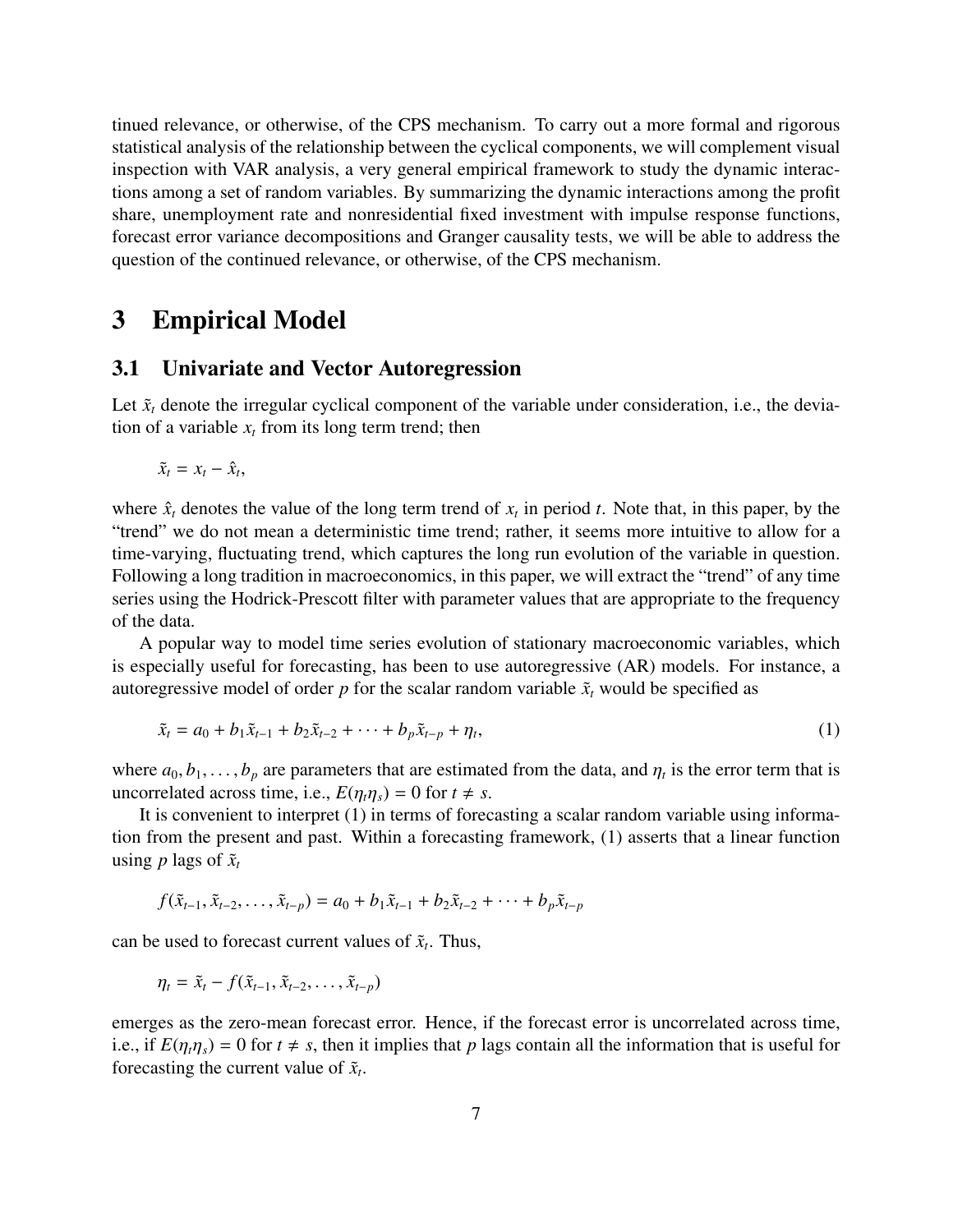Another way of stating this is to point out that the specification in (1) implies that the movement in  $\tilde{x}_t$  is explained by  $p$  of its own lags. With the "correct" choice of the lag length, the model asserts that all the important aspects of the current-period value of  $\tilde{x}_t$  is contained in its p lags.<sup>4</sup> By ignoring lags  $p + 1$ ,  $p + 2$ ,..., the model asserts, we do not lose any essential information about  $\tilde{x}_t$ . The wide popularity of AR models arise from its being parsimonious, easy to estimate, and useful for wide popularity of AR models arise from its being parsimonious, easy to estimate, and useful for forecasting apart from providing a framework that incorporates persistence in time series variables quite naturally.

In macroeconomics, it is natural to think of *many* variables dynamically affecting each other, so that information not only in lags of itself but in lags of other variables might be useful in forecasting a variable; this observation provides the motivation for extending the AR framework to include many as opposed to just one random variable. A vector autoregression (VAR), as an extension of an univariate autoregression, naturally emerges as a way to capture this dynamic interaction among a group of variables.<sup>5</sup>

Collecting *k* random variables in the *k*-vector  $\tilde{Y}_t$ , a vector autoregression of order *p*, the vector analogue of (1) would be

$$
\tilde{\boldsymbol{Y}}_t = \boldsymbol{C}_0 + \boldsymbol{C}_1 \tilde{\boldsymbol{Y}}_{t-1} + \dots + \boldsymbol{C}_p \tilde{\boldsymbol{Y}}_{t-p} + \boldsymbol{v}_t,
$$
\n(2)

where  $\tilde{Y}_t, \tilde{Y}_{t-1}, \dots, \tilde{Y}_{t-p}$  in (2) are *k*-vectors,  $\tilde{C}_0, \tilde{C}_1, \dots, \tilde{C}_p$  are  $(k \times k)$  matrices of coefficients, and  $\tilde{V}_t, \tilde{Y}_{t-1}$  is a *k*-vector of white poise errors satisfying  $F(y, y) = 0$ ,  $F(y, y$  $v_t$  is a *k*-vector of white noise errors satisfying  $E(v_t) = 0$ ,  $E(v_t v_s)$  $S(s) = \mathbf{0}$  for  $s \neq t$ , and  $E(\nu_t \nu_t') = \Sigma_{\nu}$ , *t*<sup>1</sup> is a *k* recent of while here effects samelying  $E(r_i)$  or  $E(r_i r_s)$  or for s  $\rightarrow$  i, and  $E(r_i r_i) = r_i$ , with  $\Sigma_{\nu}$  a positive definite covariance matrix. If  $\Sigma_{\nu}$  is a diagonal matrix then the *k* forecasting errors in  $v_t$  are contemporaneously uncorrelated. If, on the other hand, off-diagonal elements in  $\Sigma$ <sub>*v*</sub> are non-zero, then the forecasting errors are contemporaneously correlated and this will have important implications in how impulse response functions are identified.

Despite the similarity in form, there is one important difference between (1) and (2) that is worth pointing out. Whereas the univariate model in (1) relates the movement in a variable to its own lags, the VAR model in (2) implies that movements in every variable in  $\tilde{Y}_t$  depends on not only its own lags but on the lags of every other variable appearing in  $\tilde{Y}_t$ . To see this, let us assume that  $\tilde{Y}_t$  is a (3  $\times$  1) vector:

$$
\tilde{\boldsymbol{Y}}_t = \begin{bmatrix} \tilde{\pi}_t \\ \tilde{u}_t \\ \tilde{I}_t \end{bmatrix} . \tag{3}
$$

Using this in (2) and multiplying out terms, we see that the first row becomes

$$
\tilde{\pi}_t = c_1^0 + c_{11}^1 \tilde{\pi}_{t-1} + c_{12}^1 \tilde{u}_{t-1} + c_{13}^1 \tilde{I}_{t-1} + \dots + c_{11}^p \tilde{\pi}_{t-p} + c_{12}^p \tilde{u}_{t-p} + c_{13}^p \tilde{I}_{t-p} + v_{1t},\tag{4}
$$

where  $c_{ij}^1$  refers to the  $(i, j)$  element of the matrix  $C_1$  in (2),  $c_{ij}^2$  refers to the  $(i, j)$  element of the matrix  $C_2$  in (2) and so on Comparing (1) and (4) we immediately see the difference; while matrix  $\dot{C}_2$  in (2), and so on. Comparing (1) and (4) we immediately see the difference: while in (1),  $\tilde{x}_t$  is explained by its own lags, in (4),  $\tilde{\pi}_t$  is explained by its own lags and the lags of  $\tilde{u}_t$ 

<sup>&</sup>lt;sup>4</sup>This is another way of understanding the meaning of the uncorrelatedness of the forecast error  $\eta_t$  over time.

<sup>5</sup>For an accessible introduction to VAR analysis, see Stock and Watson (2001); for an applied focus see Enders  $(2011)$ , and for a more technical treatment, see Hamilton (1994), Lütkepohl and Krätzig (2004), or Lütkepohl (2006).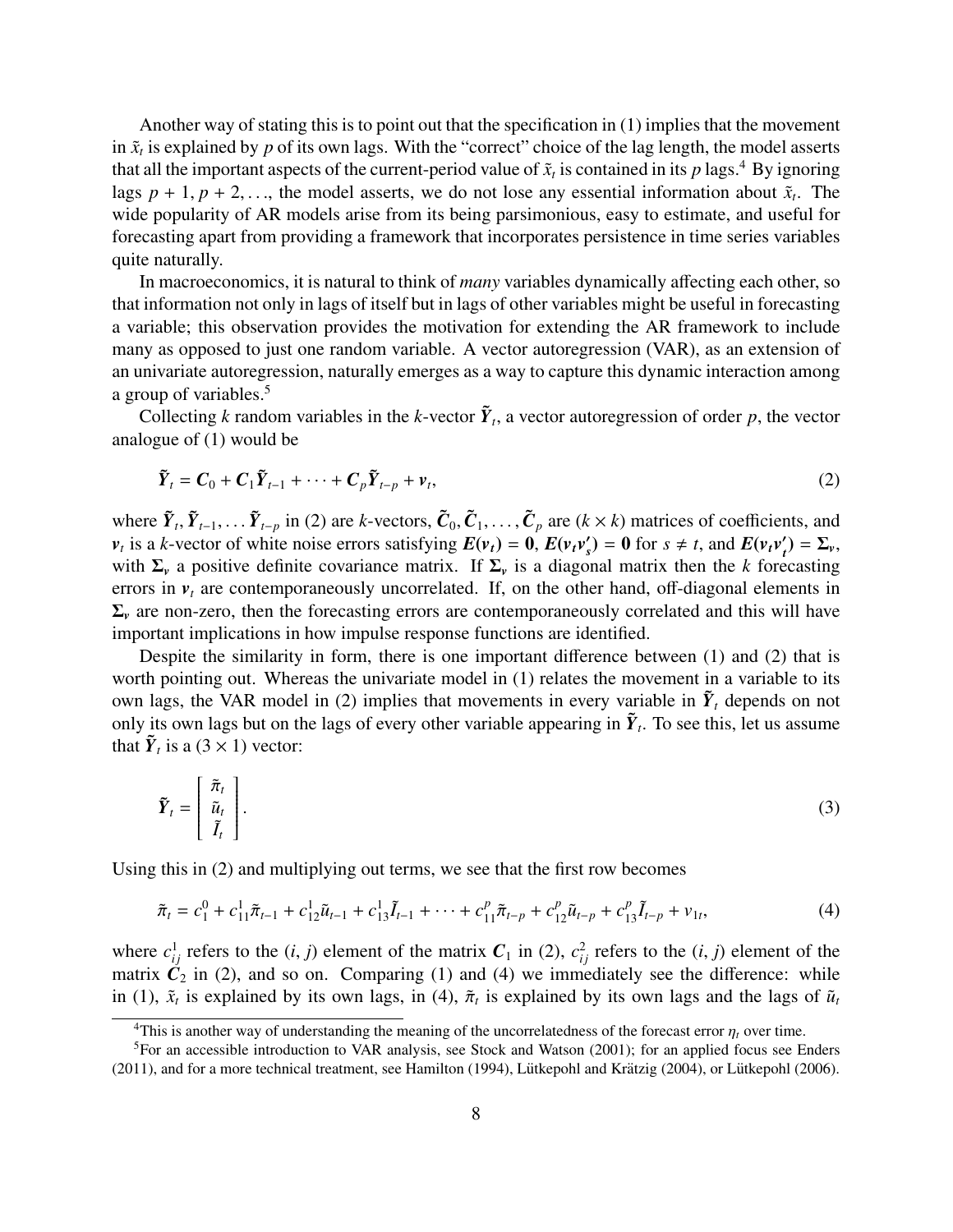and  $\tilde{I}_t$ . Moreover, this is precisely what was desired from a forecatsing perspective because in a macroeconomic context it is essential to allow lags of not only itself but lags of other relevant variables to have useful information about a variable.

Each equation in a VAR system will be similar to (4), and this is precisely what is useful for our analysis. By allowing each variable to be impacted not only by its own lags, but also by the lags of all the other variables in the system, the VAR framework allows for the most general way to model the comovements of the group of variables. This easily accommodates complicated patterns of lagged effects among the variables and is precisely what recommends a VAR framework for empirical investigation of the CPS mechanism.

#### 3.2 Empirical Model of Augmented CPS

The traditional CPS mechanism posits a relationship between the  $\tilde{\pi}_t$  and  $\tilde{u}_t$ , where  $\pi_t$  and  $u_t$  refer to the share of profit and the unemployment rate, respectively in period t, and  $\tilde{\pi}$  and  $\tilde{u}_t$  re to the share of profit and the unemployment rate, respectively, in period *t*, and  $\tilde{\pi}_t$  and  $\tilde{u}_t$ , refer to the deviation of each variable from its time-varying long-run trend <sup>6</sup>. Since changes in the profit the deviation of each variable from its time-varying long-run trend.<sup>6</sup> Since changes in the profit share impacts on unemployment through investment decisions of capitalist firms, this channel can be made explicit by incorporating nonresidential, *I<sup>t</sup>* , investment as third variable in the model. The 3 variable model, therefore, attempts to capture the relationships between  $\tilde{\pi}_t$ ,  $\tilde{u}_t$  and  $\tilde{I}_t$ ; following Goldstein (1999), we will refer to this as the *quamented* model of the CPS mechanism Goldstein (1999), we will refer to this as the *augmented* model of the CPS mechanism.

Collecting the three variables - the deviations of the profit share, unemployment rate and nonresidential fixed investment from their respective trends - in the  $(3 \times 1)$  vector  $\tilde{Y}_t$ ,

$$
\tilde{Y}_t = \begin{bmatrix} \tilde{\pi}_t \\ \tilde{I}_t \\ \tilde{u}_t \end{bmatrix},\tag{5}
$$

the empirical model of the augmented CPS mechanism becomes

$$
\tilde{Y}_t = \boldsymbol{B}_0 + \boldsymbol{B}_1 \tilde{Y}_{t-1} + \dots + \boldsymbol{B}_p \tilde{Y}_{t-p} + \boldsymbol{\varepsilon}_t.
$$
\n
$$
\tag{6}
$$

where  $\tilde{Y}_t$  is the (3 × 1) vector appearing in (5), and  $B_0, B_1, \ldots, B_p$  are (3 × 1) coefficient matrices, and  $\mathbf{s}$  is the (3 × 1) vector of errors with  $F(\mathbf{s}_t) = 0$ ,  $F(\mathbf{s}_t, \mathbf{s}') = 0$  for  $\mathbf{s} \neq t$  and  $F(\mathbf{s}_$ and  $\varepsilon_t$  is the (3 × 1) vector of errors with  $E(\varepsilon_t) = 0$ ,  $E(\varepsilon_t \varepsilon_s)$ <br>  $\Sigma_{\text{L}}$  a postive definite covariance matrix  $S(s) = \mathbf{0}$  for  $s \neq t$ , and  $E(\varepsilon_t \varepsilon_t)$  $t'$ ) =  $\Sigma_{\varepsilon}$ , with  $\Sigma_{\epsilon}$  a postive definite covariance matrix.

The model in (6) is similar to the models used in the early work on VARs by, for instance, Sims (1980); Fischer (1981); Koray and Lastrapes (1989). The model implies that there are no direct contemporaneous relationships among the three variables appearing in the augmented CPS mechanism. The contemporaneous relationships are captured by those arising among the forecasting errors.

<sup>&</sup>lt;sup>6</sup>The unemployment rate is a measure of labour market tightness, itself a proxy for the relative power of labour vis-a-vis capital. Other measures that could be used are: employment-population ratio, median (or mean) duration of unemployment.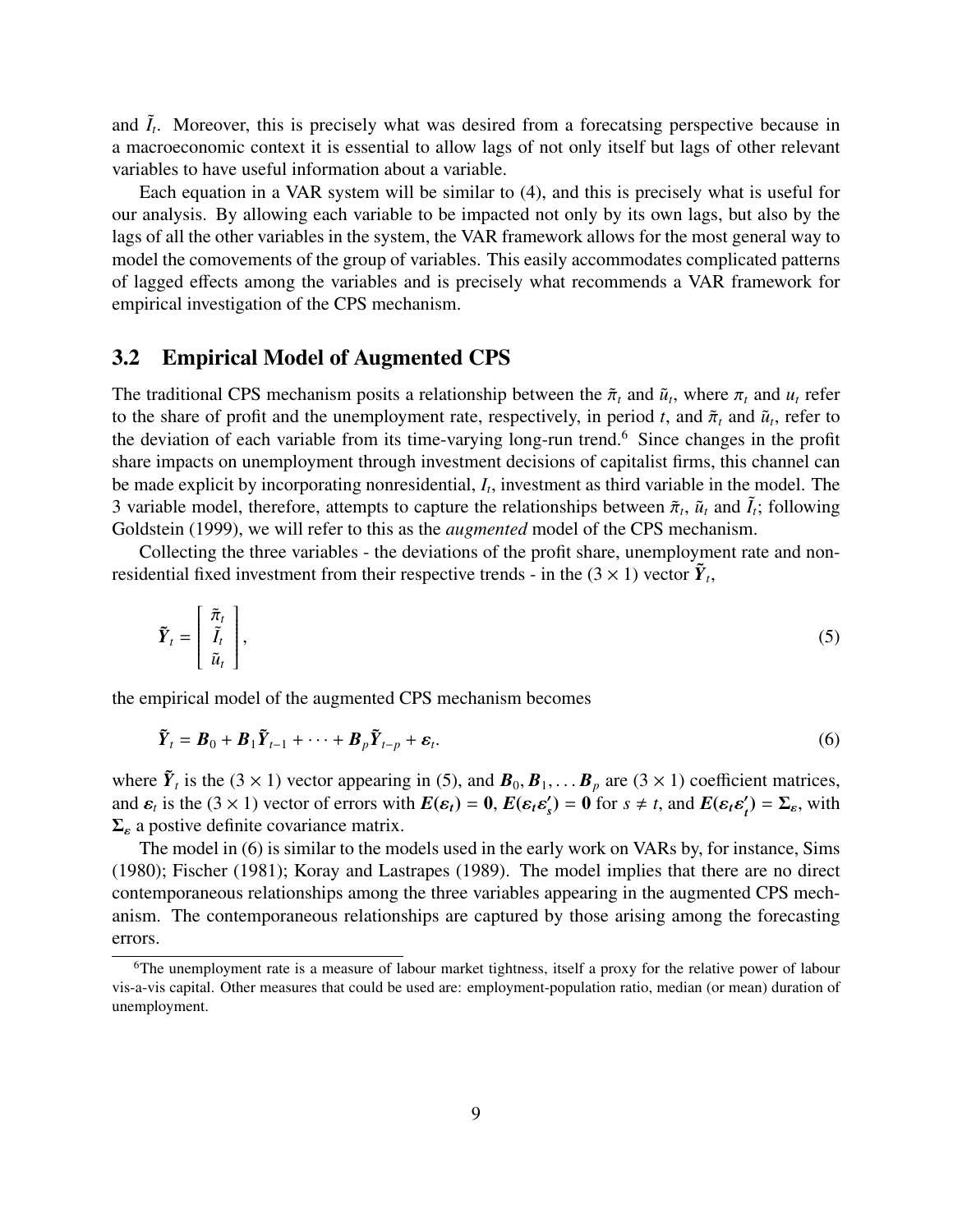#### 3.3 No Contemporaneous Effects

The fact that there are no contemporaneous relationships between the three variables in the VAR is crucial for the analysis in this paper; hence it deserves some discussion. We motivate the lack of contemporaneous relationships between the cyclical fluctuations of the profit share, unemployment rate and real nonresidential investment by drawing on the existing heterodox literature that has studied these relationships.

First, Boddy and Crotty (1975), and later Goldstein (1985, 1986), had emphasized that the effect of declining unemployment rate on the profit share operates only with a lag; that is precisely what is depicted in Figure 1. Only after unemployment has fallen for a while does it lead to sufficient tightness in the labour market that can alter the relative power of labour vis-a-vis capital; that is why the share of profits starts falling only from the mid-expansion and not from the beginning of the expansion. There is no a priori reason why cyclical fluctuations in investment have a contemporaneous impact on profit share; we think, it is likely to have a lagged impact only because of significant time lags between investment, production and sales. Hence, we think it is justified to rule out any contemporaneous impact of unemployment and investment on the profit share.

Second, the fact that investment decisions involve lags have been emphasized by Skott (forthcoming). Changes in cyclical component of unemployment as indicators of aggregate demand conditions, and changes in profit share as indicators of the ease of financing conditions operate on capitalist firms' investment decisions only with a time lag. Hence, we can rule out contemporaneous effect of unemployment rate and profit share on cyclical fluctuations of investment.

Third, we think that profit share has an indirect effect on the unemployment rate which operates through investment decisions (capital accumulation) of capitalist enterprises. Changes in the cyclical component of profit share, as we have just now argued, will plausibly only have a lagged impact on investment. On the other hand, changes in the cyclical fluctuations of investment is likely to have only a lagged impact on the unemployment rate due to labour saving technical change, global relocation of production, labour hoarding and other such mechanisms in operation in the capitalist labour market. This implies that there will be no contemporaneous impacts of the profit share and investment on the cyclical fluctuations of the unemployment rate.

#### 4 Time Periods and Diagnostics

#### 4.1 Time Periods

In this section, we report OLS estimation results of the VAR model using U.S. data at a quarterly frequency; we carry out the analysis for three different time periods: 1949Q4–1975Q1, 1980Q3– 2011Q1 and 1985Q1–2011Q1. The first period covers the so-called Golden Age of capitalism, starting with the trough of the first post-War recession and ending with the trough of the recession in 1975 that drew the age of regulated capitalism to a close. The second period covers the neoliberal period of U.S. capitalism, and runs from the trough of the 1980s recession to the trough of the recession that heralded the structural crisis of neoliberalism.

The third period also covers neoliberal capitalism, but starts in 1985. This starting point is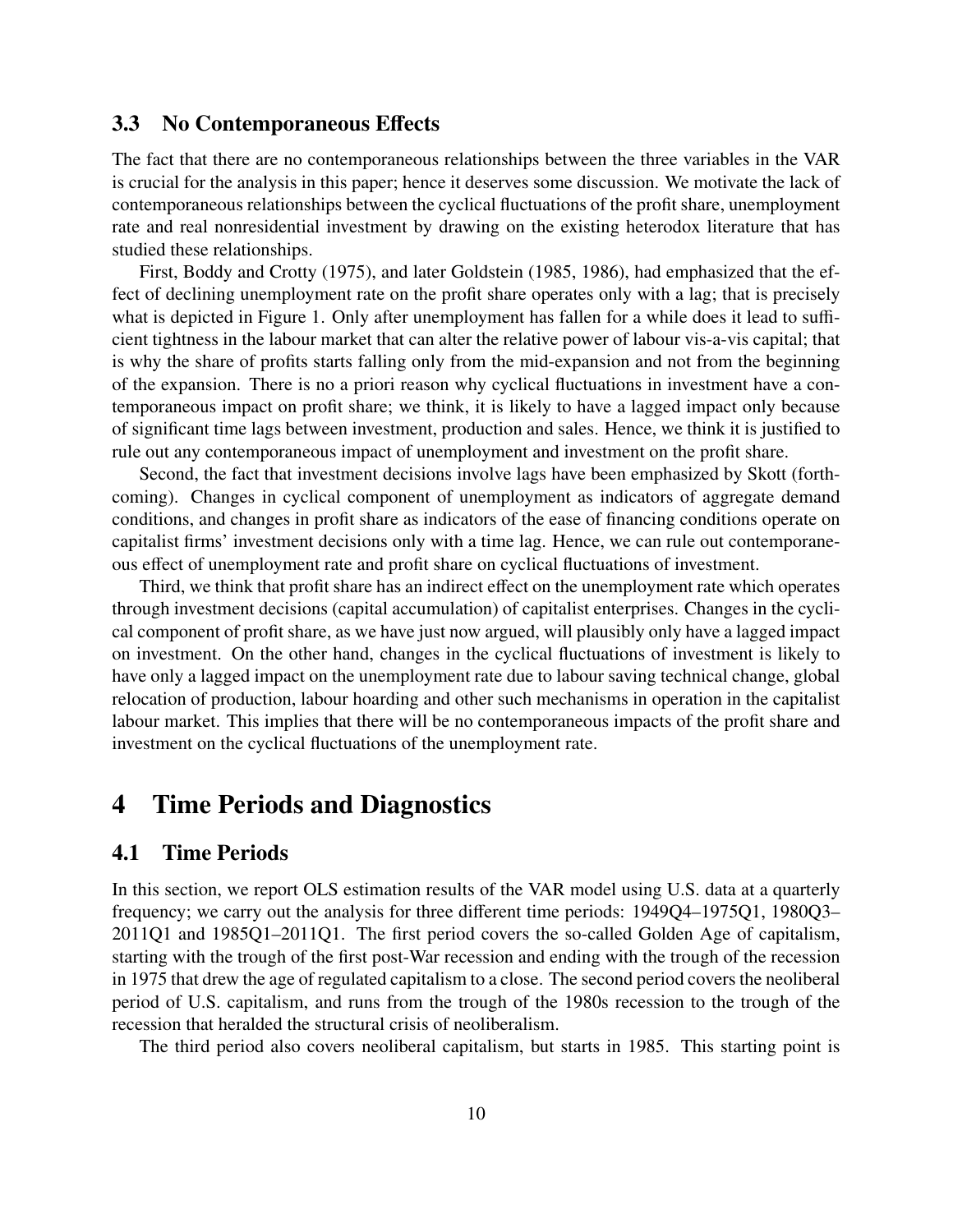dictated by two considerations. First, it seems reasonable to assume that the neoliberal framework would take a few years to consolidate itself; hence its effects would show only a few years after the recession that announced its existence in 1980. Second, Goldstein (1997, 1999) identified the year 1985 with a structural break; hence, it offers itself as a good starting point. Both these considerations suggest that we use a time period running from 1985; hence, we chose the third period.

Recall, from (5), that the variables in the VAR are: (1) deviation of profit share of the corporate business sector from its HP filter trend,  $\tilde{\pi}_t$ ; (2) deviation of real nonresidential fixed investment<br>from its HP filter trend,  $\tilde{l}$ : and (3) deviation of civilian unemployment rate from its HP filter trend from its HP filter trend,  $\tilde{I}_t$ ; and (3) deviation of civilian unemployment rate from its HP filter trend,  $\tilde{u}_t$ . Hence, the specification of the VAR model we estimate is

$$
\tilde{\boldsymbol{Y}}_t = \boldsymbol{B}_0 + \boldsymbol{B}_1 \tilde{\boldsymbol{Y}}_{t-1} + \dots + \boldsymbol{B}_p \tilde{\boldsymbol{Y}}_{t-p} + \boldsymbol{\varepsilon}_t, \tag{7}
$$

where  $\tilde{Y}_t$  is a (3  $\times$  1) vector of the cyclical fluctuations of profit share, unemployment rate and real nonresidential fixed investment. We estimate the model with 8 lags, in effect allowing a period of 2 years for dynamic effects to work themselves out.

An alternative specification of the VAR model would include, following Goldstein (1999), two dummy variables, one for the early expansion and the other for the recession, to capture the effects of the stage of the business cycle on the variables in the VAR,

$$
\tilde{\boldsymbol{Y}}_t = \boldsymbol{B}_0 + \boldsymbol{B}_1 \tilde{\boldsymbol{Y}}_{t-1} + \dots + \boldsymbol{B}_p \tilde{\boldsymbol{Y}}_{t-p} + \boldsymbol{D} \boldsymbol{X}_t + \boldsymbol{\varepsilon}_t, \tag{8}
$$

where  $X_t$  is a (2  $\times$  1) vector of exogenous dummy variables,

$$
X_t = \left[ \begin{array}{c} EEXP_t \\ REC_t \end{array} \right],
$$

with *EEXP* being a dummy for early expansion, and *REC* a dummy for recession, and **D** a ( $3 \times 2$ ) matrix of coefficients which capture the impact of the stage of the business cycle on the three variables in the CPS mechanism.<sup>7</sup>

We estimated this alternative specification with phase-of-business-cycle dummies, but do not discuss it any detail here, for two reasons. First, while its true that the relationships among the three variables in the VAR change over the phases of the business cycle, including dummy variables for the phases of the business cycle does not capture this phenomenon. To capture the changing relationship over the phases of the business cycle would require interacting the dummy variables with the three main variables in the VAR, a procedure that is ruled out in the VAR framework. Second, the VAR framework, by allowing for lagged effects, already captures the changing relationships among the three variables over the different phases of the business cycle. Hence, inclusion of the dummies seem unnecessary, and our preferred specification excludes the dummy variables.

#### 4.2 Diagnostics

Table 1 and Figure 3 presents statistics from diagnostic tests of the VAR model in (7). The main specification test that is crucial to the validity of the results is the test of autocorrelation in the VAR errors.

<sup>&</sup>lt;sup>7</sup>We could follow Boddy and Crotty (1975) to construct the dummy variables for the stage of the business cycle.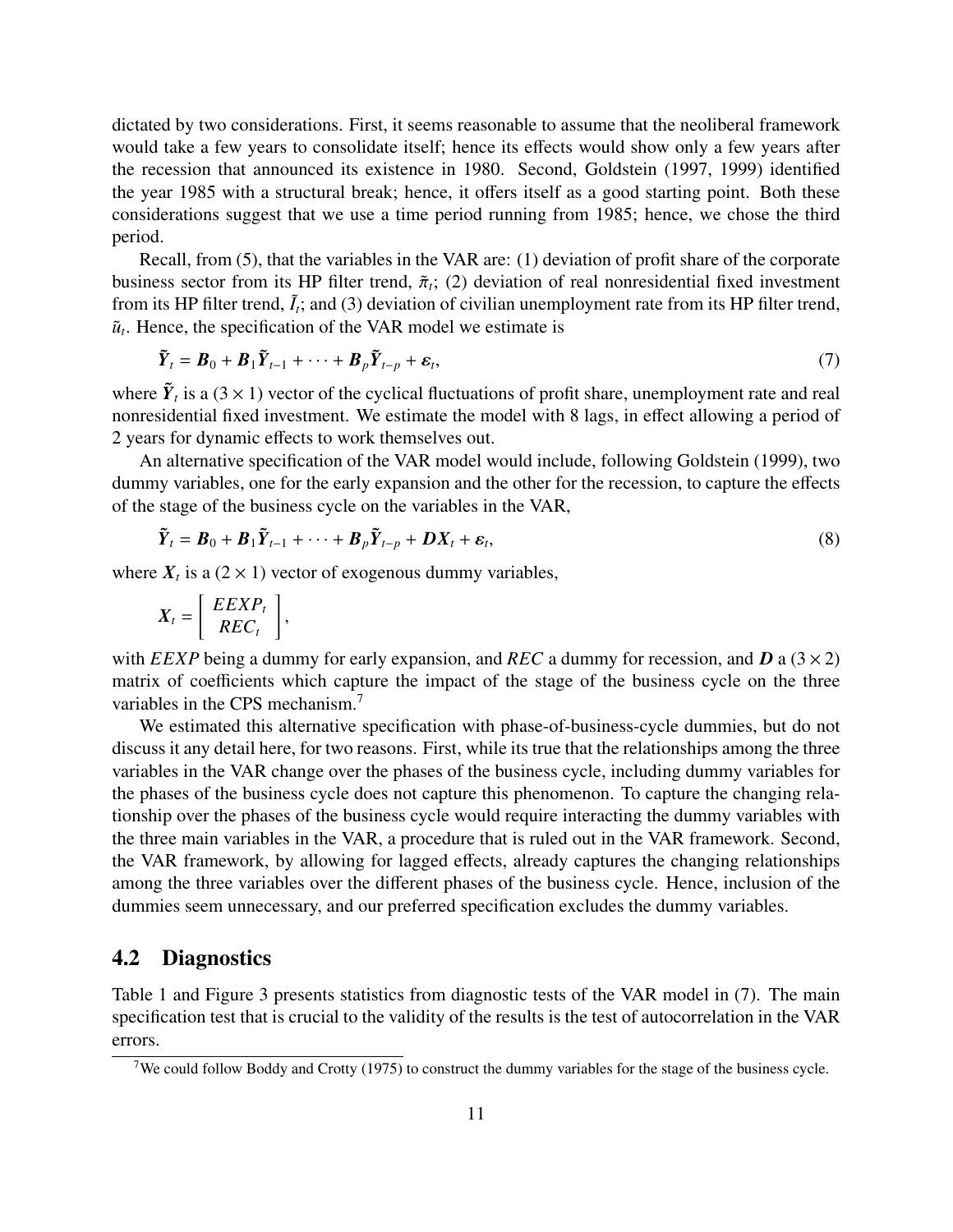|                    |       | 1949Q4-1975Q1 1980Q3-2011Q1 1985Q1-2011Q1 |       |
|--------------------|-------|-------------------------------------------|-------|
| Serial Correlation | 0.211 | 0.342                                     | 0.497 |
| Normality          | 0.200 | 0.000                                     | 0.000 |
| <b>Skewness</b>    | 0.180 | 0.011                                     | 0.016 |
| Kurtosis           | 0.299 | 0.001                                     | 0.005 |

Table 1: *Diagnostic Tests<sup>a</sup>*

*<sup>a</sup>* This table reports diagnostic test results for estimation of the VAR in (6) with 8 lags. For both the serial correlation and normality tests, p-values are reported in this table. The null hypothesis for the serial correlation test is that the VAR errors do not have serial correlation until lag 16. A large p-value implies that the null hypothesis cannot be rejected. The Jarque-Bera normality test is a test of jointly normal VAR errors.

For a VAR model, autocorrelation means that the errors of each regression are correlated over time. In a static setting autocorrelation in regression errors reduce the efficiency, although the OLS coefficient estimates remain unbiased. In a VAR setting, which is inherently dynamic, presence of autocorrelated errors can make the OLS estimates inconsistent and invalidate statistical inference using t and F tests.

We use a standard Portmanteau test to examine whether there is any evidence of autocorrelation in the VAR residuals. In our case, we are testing whether any such autocorrelation relationship exists when we allow for as many as 16 lags. Since what we have is a relatively large sample, we can just use the original form of the test, instead of using its adjusted form for testing small samples. The result in the first row of Table 1 (with all relatively large p-values) suggests that we cannot reject the null hypothesis that there is no autocorrelation existing at least until 16 lags. This allows us to comfortably rule out strong autocorrelation in the VAR errors.

The next diagnostic test we carried out is a test of the normality of the VAR errors. A violation of the normality assumption (i.e. error distribution is non-normal) could also distort the estimation of coefficients and calculation of confidence intervals. For this issue, we apply Jarque-Bera normality tests to the residuals of the VAR model to see whether the multivariate skewness and kurtosis match a normal distribution. The joint null hypothesis is that skewness is zero and that excess kurtosis is also zero. The testing results reject the null hypothesis, showing that the joint distribution of errors is non-normal other than in the regulated period, 1949Q4–1975Q1. While this raises some concerns, we can be reasonably certain about the validity of our results because we have a large sample. Since we have relatively large samples, reliance on asymptotic arguments allows us to circumvent the problems that arise due to non-normal errors.

The third diagnostic test that we report is a test of parameter stability. The CUSUM test help us detect any structural change with unknown change point. The result (in Figure 3) suggests that within each of the three time periods, there is no significant structural change happening. Since the estimates lie within the error band, this suggests that the parameter estimates are stable.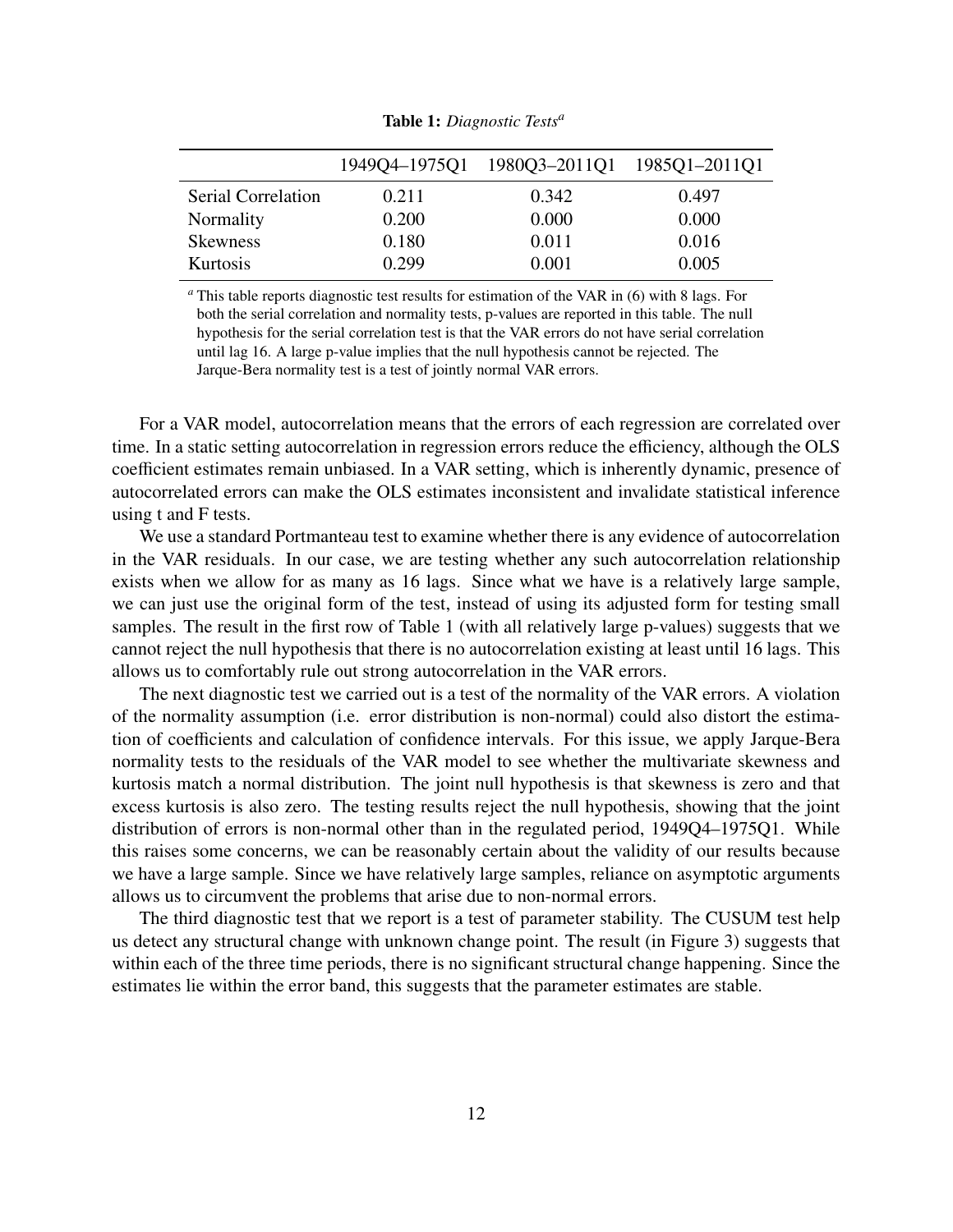

Figure 3: *Testing for parameter stability. The figures plot the parameter estimates along with 95 percent confidence intervals from a CUSUM test. The first column is for the period 1949Q4–1975Q1, the second for the period 1980Q3–2011Q1, and the third is for the period 1985Q1–2011Q1.*

#### 5 Results

#### 5.1 Contemporaneous Residual Correlations

We start discussing our results by looking closely at the correlation matrices of the VAR residuals reported in Table 2. The fact that the contemporaneous correlations are relatively large, i.e., larger than zero, suggests that our assumption about contemporaneous effects working through the relationships of the innovations are justified.

The signs of the correlations are all along expected lines. Thus, the forecast error of profit share and investment are positively correlated, suggesting that unexpected changes in profit share and investment move in the same direction. This might be interpreted as suggesting that unexpected increases in profit shares are positively correlated with investment, either through the expectational channel or through the finance channel.

The forecast errors of unemployment and profit share are negatively correlated, implying that unexpected changes in unemployment and profit shares move in opposite directions. This makes intuitive sense: sudden increases in profit shares might increase investment and thereby reduce the unemployment rate. Similarly, the forecast error of unemployment and investment is negatively correlated, with an analogous interpretation.

Looking at the magnitudes of the correlations we notice an interesting pattern. While the magnitude of the correlation between unemployment innovation and investment innovation has more or less remained constant around a value of 0.5, the magnitude of the correlations between the profit share innovation and the investment (and unemployment) innovation has significantly declined. This suggests a weakening of the link between positive innovation to profit shares and investment, thereby also reducing the link between positive profit share innovations and the unemployment rate.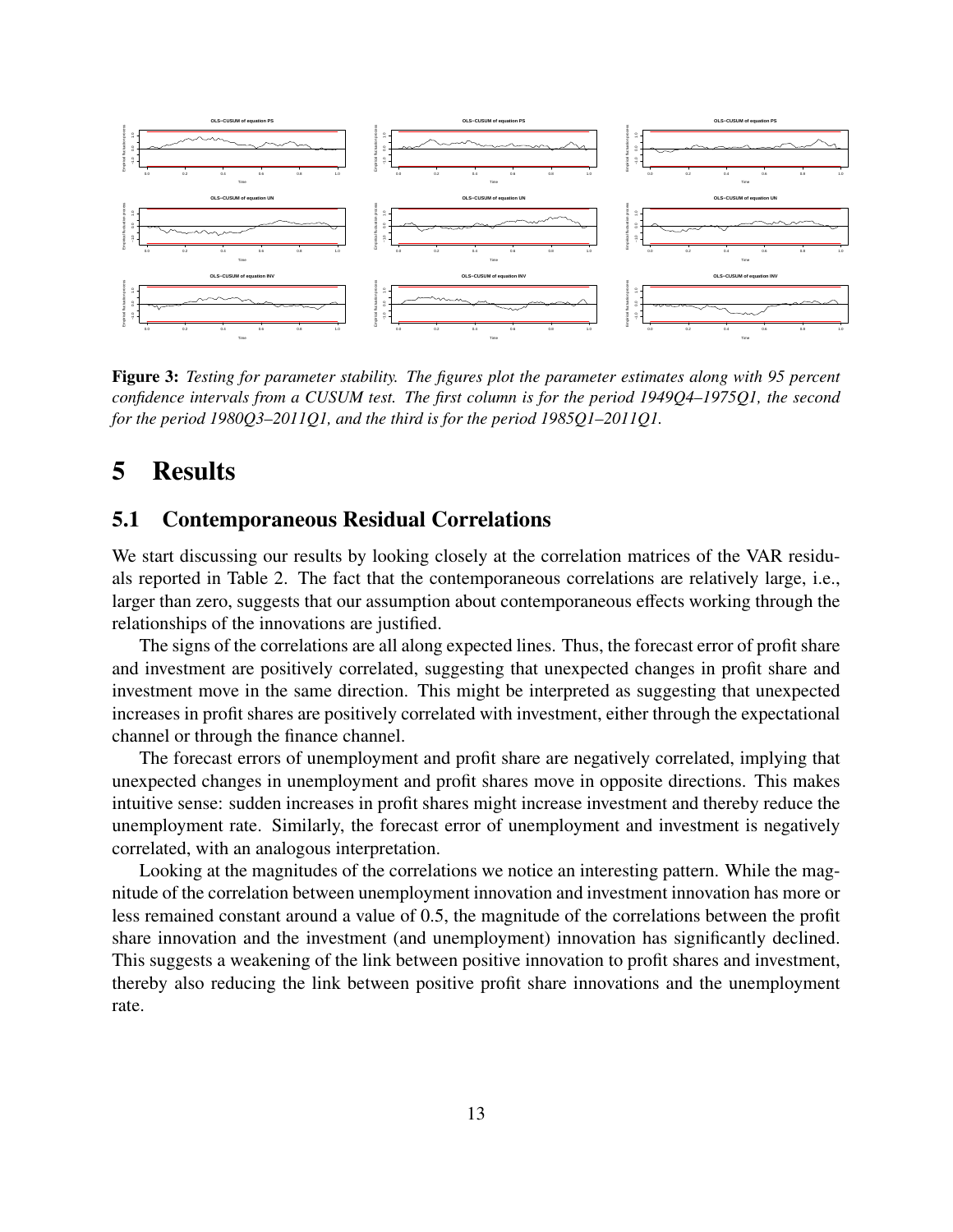|           |                 |                |  | 1949Q3-1975Q1 1980Q3-2011Q1 1985Q1-2011Q1 |                                       |  |                   |           |  |
|-----------|-----------------|----------------|--|-------------------------------------------|---------------------------------------|--|-------------------|-----------|--|
|           | PS.             | INV IIN        |  |                                           | PS INV UN                             |  |                   | PS INV UN |  |
| <b>PS</b> | 1.00            |                |  | 1.00                                      |                                       |  | 1.00              |           |  |
|           | $INV$ 0.50 1.00 |                |  | $0.09 - 1.00$                             |                                       |  | $0.11 \quad 1.00$ |           |  |
| UN.       |                 | $-0.45 - 0.54$ |  |                                           | $1.00 -0.19 -0.46$ $1.00 -0.21 -0.51$ |  |                   |           |  |

Table 2: *Contemporaneous Correlation Matrices of VAR Residuals<sup>a</sup>*

*<sup>a</sup>* Contemporaneous correlation among the residuals in the VAR model in (6) estimated with 8 lags. PS: deviation of profit share from trend; INV: deviation of real nonresidential fixed investment from trend; UN: deviation of civilian unemployment rate from trend.

#### 5.2 Coefficient Estimates

In this section we discuss the coefficient estimates. When there are many lags in the VAR, as is the case in this paper, using the IRF to analyze dynamic interaction among the variables is more informative than reporting the estimates of all the coefficients. Hence, in Table 3 we report the coefficient estimates only for two lags of each variable.

The main pattern that emerges from the results in Table 3 is that all the three variables in the VAR -deviation of profit share from trend, deviation of real nonresidential fixed investment from trend, and deviation of civilian unemployment rate from trend- are positively impacted by their first lags. This pattern is consistently observed for all the three periods of analysis.

Profit share is not impacted (in the sense of statistical significance of the coefficient estimates) by the first two lags of the other two variables, but investment is impacted negatively by the first lag of unemployment and unemployment is impacted negatively by the first lag of the profit share.

It is difficult to put much emphasis on these results because there are many more lags that we have left out and often variables are significantly at longer than two lags. Since we are interested in understanding the *dynamic* interactions among the three variables in the VAR without imposing any a priori restrictions, it is better to study impulse response functions, forecast error variance decompositions and Granger causality tests than attach much importance to the coefficient estimates.

#### 5.3 Orthogonalized Impulse Response Function

Dynamic interactions among the variables in the VAR can be studied using impulse response functions (IRF), which trace the time path of each variable to a one-unit one-time increase (i.e., impulse) to the relevant VAR error. The IRF is useful for our purposes because it allows us to directly assess the presence of cyclical interactions among the variables in the VAR system: if the time path of any variable does not die out immediately but instead oscillates between negative and positive values, then this provides evidence of cyclical movement for that variable.

We orthogonalize the innovations using the Choleski decomposition method of Sims (1980). This means that the IRF depends on the "order" of the variables in the VAR. Hence, we report IRFs for three different orderings of the variables in the VAR. Since we get the same basic result, viz.,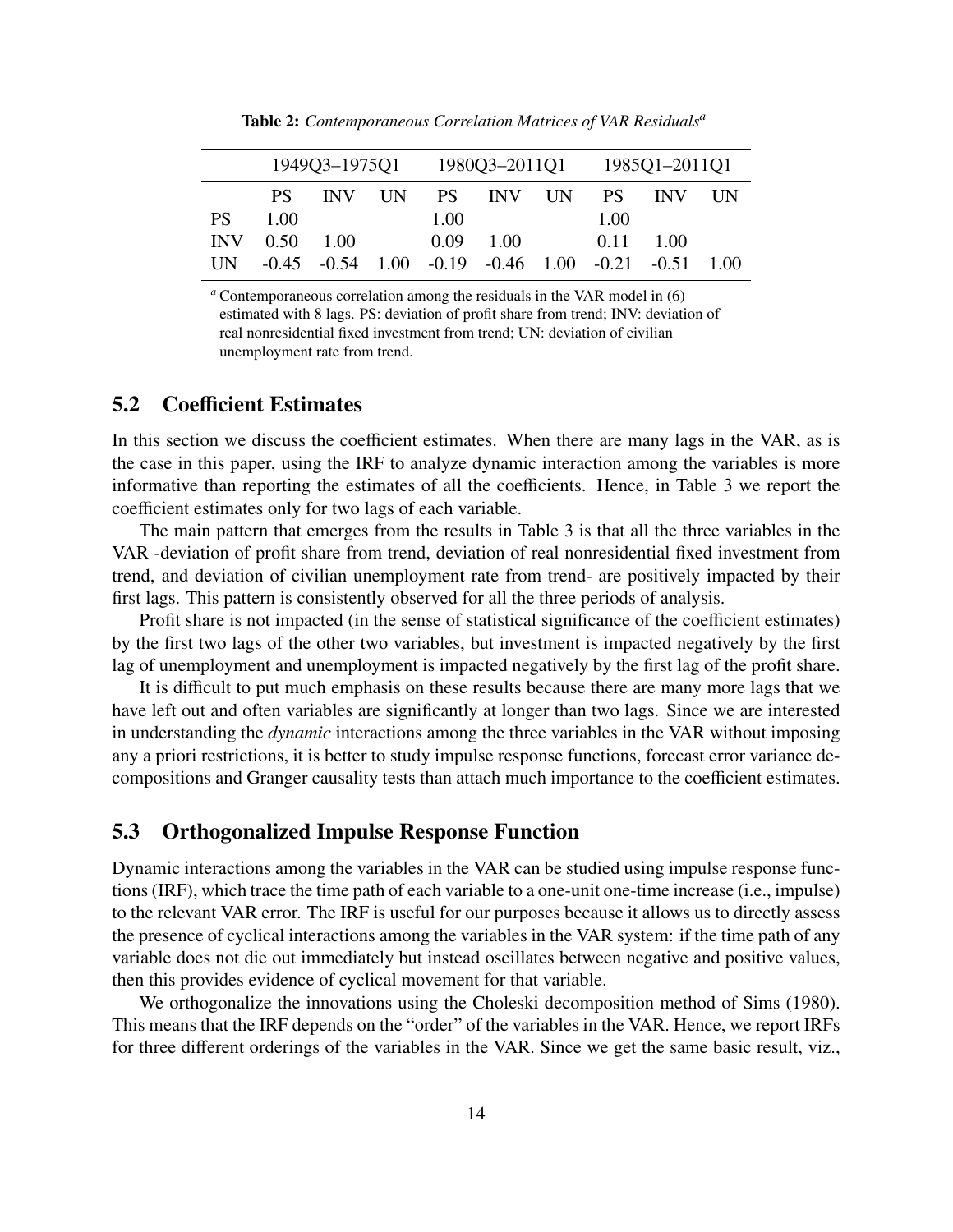|                   | 1949Q3-1975Q1 |            |           |           | 1980Q3-2011Q1 |           | 1985Q1-2011Q1 |            |           |
|-------------------|---------------|------------|-----------|-----------|---------------|-----------|---------------|------------|-----------|
|                   | PS            | <b>INV</b> | <b>UN</b> | PS        | <b>INV</b>    | UN        | PS            | <b>INV</b> | <b>UN</b> |
| PS, 1 LAG         | $0.62***$     | 0.22       | $-0.75*$  | $0.58***$ | $0.11*$       | $-0.19$   | $0.59***$     | 0.09       | $-0.25*$  |
| PS, 2 LAG         | 0.07          | $-0.01$    | 0.57      | 0.04      | $-0.05$       | 0.08      | 0.00          | $-0.06$    | 0.05      |
| <b>INV, 1 LAG</b> | $-0.03$       | $0.66***$  | 0.26      | $-0.26$   | $1.00***$     | $-0.29$   | $-0.46$       | $0.95***$  | $-0.43$   |
| INV, 2 LAG        | $-0.23$       | 0.12       | $-0.25$   | $-0.09$   | $-0.04$       | 0.14      | 0.06          | $-0.04$    | 0.14      |
| UN, 1 LAG         | 0.09          | $-0.11*$   | 1.18***   | $-0.20$   | $-0.13$       | $1.13***$ | $-0.28$       | $-0.16*$   | $1.03***$ |
| UN, 2 LAG         | $-0.03$       | $0.17^*$   | $-0.36$   | 0.08      | 0.06          | $-0.18$   | 0.17          | 0.05       | $-0.13$   |

Table 3: *Coe*ffi*cient Estimates from the VAR<sup>a</sup>*

*<sup>a</sup>* Coefficient estimates from the VAR model in (6) estimated with 8 lags. PS: deviation of profit share from trend; INV: deviation of real nonresidential fixed investment from trend; UN: deviation of civilian unemployment rate from trend. Columns stand for dependent variables, and rows for the left hand side variables. We only report estimates for 2 lags.

*fluctuations* in the time paths of the three variables in the VAR to impulses from each error, we are confident that our results are not the artifact of any particular ordering.

Figure 4 presents orthogonalized impulse response function (IRF) plots for the following order:  $PS \rightarrow INV \rightarrow UN$ . This particular ordering means that the error in the unemployment equation has no contemporaneous effect on the errors in the profit share and investment equations; the error in the investment equation impacts the error in the unemployment equation, but not profit share equation, contemporaneously; and, the error in the profit share equation can contemporaneously impact the errors in both the investment and unemployment equations.

Figure 5 presents orthogonalized impulse response function (IRF) plots with the following order of the VAR variables:  $INV \rightarrow UN \rightarrow PS$ . Figure 6, on the other hand, presents orthogonalized impulse response function (IRF) plots for the following ordering of the variables in the VAR: UN  $\rightarrow$  PS  $\rightarrow$  INV. Both these IRFs have interpretations about the errors that are analogous to the interpretation of the errors in the IRF in Figure 4. There are at least three noteworthy features of the IRFs.

First, for all the three orderings of variables in the VAR, the IRF plots display significant fluctuations around the zero line. Hence, irrespective of the ordering of the variables, shocks to each error traces out oscillations in the time paths of each of the three variables. While the contemporaneous effects differ by the orderings of the variables, the overall pattern of fluctuations remain the same. Hence, the dynamic patterns of interaction among the three variables are consistent with the CPS mechanism no matter which way we choose to orthogonalize the innovations.

Second, the unemployment rate series shows consistently stronger fluctuations to the impulses in the errors of the profit share and investment equations. Moreover, this pattern is observed in all the three orderings. This seems to suggest that the impact of shocks to demand (investment) and distribution (profit share) translate into large fluctuations in the reserve army of labour. Shocks to the the reserve army of labour, on the other hand, do not seem to have similarly sized impacts on demand and income distribution.

Third, while the fluctuations in unemployment are roughly of equal magnitude in the neoliberal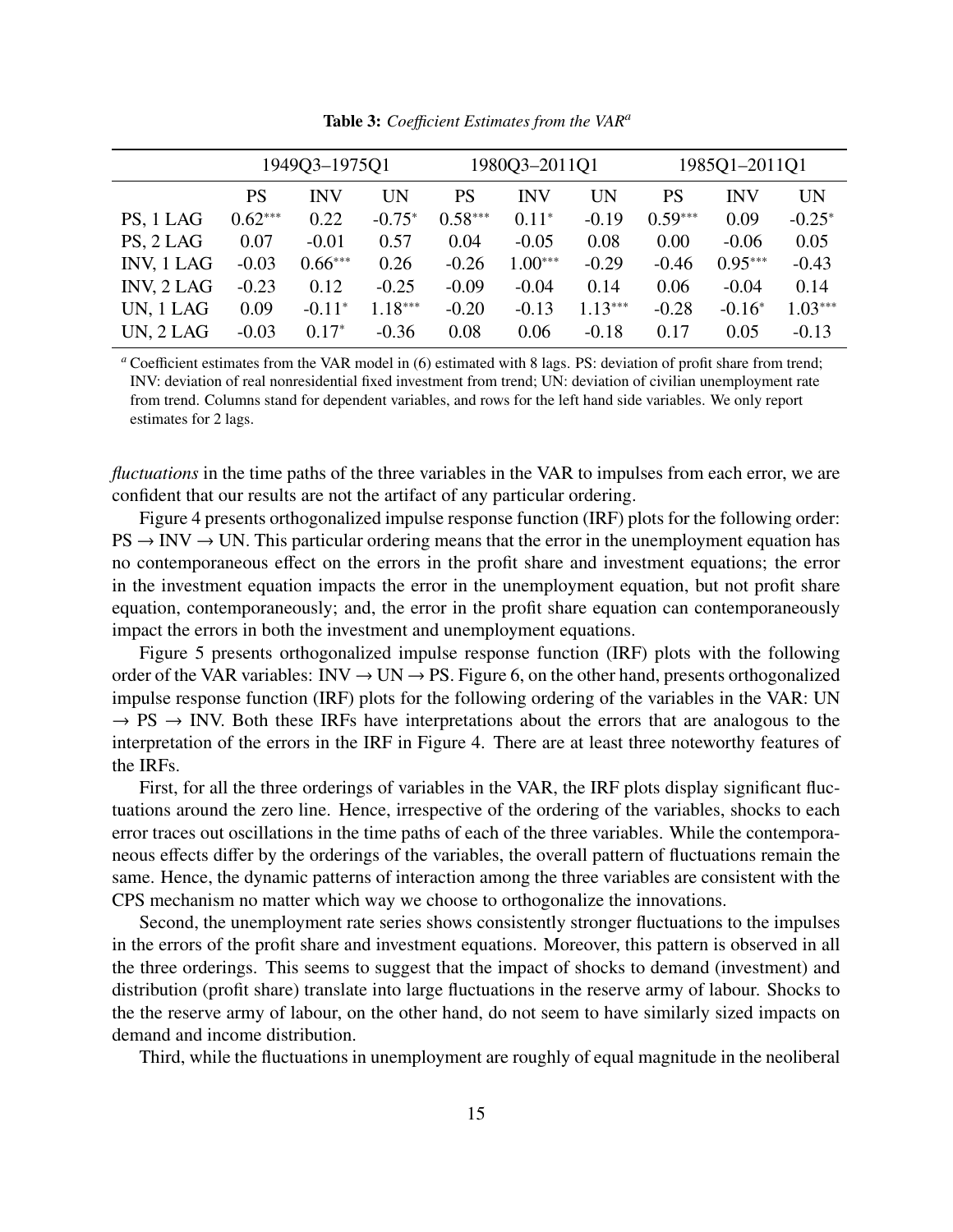and in the regulated period of postwar capitalism, fluctuations in profit share and investment seem larger in magnitude in the neoliberal period. Moreover, the exact starting point of the neoliberal period does not change the pattern of the IRF; both for the 1980Q3–2011Q1 and 1985Q1–2011Q1 periods, we observe similar fluctuations in the response path of the three variables in the VAR.

#### 5.4 FEVD and Granger Causality

Recall that there are three ways to summarize information about the dynamic interactions among the variables in a VAR: impulse response functions, forecast error variance decompositions (FEVD) and Granger causality tests. Having discussed IRF in some detail, we now present results on FEVD and Granger causality tests for a VAR with the following ordering:  $PS \rightarrow INV \rightarrow UN$ .

Table 5, 6, and 7 give results of the forecast error variance decomposition for a 10-quarter forecast horizon for the periods 1949Q4–1980Q3, 1980Q3–2011Q1, and 1985Q1–2011Q1 respectively. The forecast error variance decomposition (FEVD) tells us the proportion of the movements in a variable due to its own shocks versus shocks to other variables in the VAR. In other words, it measures the relative weight of each structural shock for the explanation of the total variance of each variable. Table 5, 6, and 7 suggests that, as the forecast horizon approaches 10 lags, considerable portions of the variation of each variable can be explained by shocks from other variables. This suggests significant interaction among the three variables in the VAR, especially lagged interactions.

Table 4 presents results from Granger causality tests. A test of Granger causality is not a test causality in the standard sense of the word; it is a test of improvement in forecasting. When a variable in a VAR is said to Granger cause another variable in the same VAR system, this means that lags of the first variable helps in improving forecasts of the second variable. When a variable has no information that might help in improving the forecast of another variable in the VAR of which both are parts, then the first variable is said to have failed to Granger cause the second.

In VAR systems with stationary variables, Granger causality can be implemented as F-tests of the joint null hypothesis that all lags of a particular variable has zero coefficients. If this null hypothesis is rejected then this variable can be said to Granger cause the dependent variable in the relevant equation of the VAR.

Table 4 shows that investment does not Granger cause profit share for all the three periods. On the other hand, unemployment Granger causes profit share in the regulated period but does not Granger cause profit share in the neoliberal period. This suggests a weakening of the link running from unemployment (the reserve army of labour) to profit share (income distribution) in the neoliberal period.

Turning to investment we see from Table 4 that the profit share does not Granger cause investment for all the three periods. On the other hand, unemployment seems to weakly Granger cause investment in the regulated period but does not Granger cause investment in the neoliberal period.

What do we see with respect to the Granger causality of unemployment? Table 4 shows that profit share Granger causes unemployment in all the three periods, the effect being stronger in the regulated period. Investment has the opposite effect: it does not Granger cause unemployment in the regulated period but strongly Granger causes unemployment in the neoliberal period.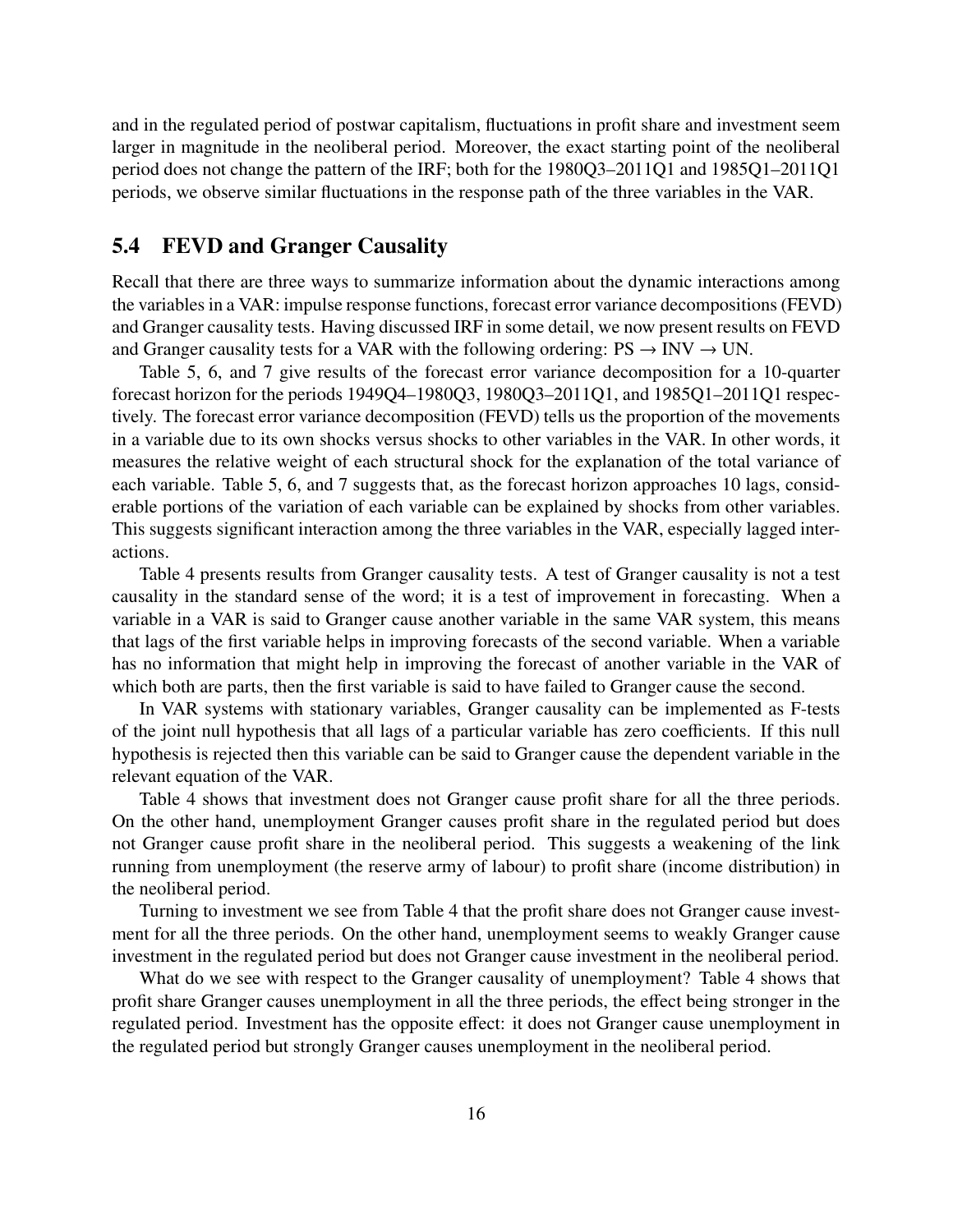|      |              |  |                   | 1949Q4-1975Q1 1980Q1-2011Q1 1985Q1-2011Q1 |                   |  |                   |                               |      |
|------|--------------|--|-------------------|-------------------------------------------|-------------------|--|-------------------|-------------------------------|------|
|      |              |  |                   |                                           |                   |  |                   | PS INV UN PS INV UN PS INV UN |      |
| PS — |              |  | $0.15 \quad 0.02$ |                                           | $0.13 \quad 0.10$ |  |                   | $0.22 \quad 0.10$             |      |
|      | $INV$ 0.55   |  |                   | 0.73 0.27                                 |                   |  | $0.03 \quad 0.53$ |                               | 0.06 |
|      | UN 0.00 0.10 |  |                   |                                           | 0.40 0.63         |  | $0.44$ 0.65       |                               |      |

Table 4: *Granger Causality Test<sup>a</sup>*

*<sup>a</sup>* Columns indicate the dependent variable, and rows the independent variables. The results reported here are for the VAR in (6) and the entries in the table give the p-values for the F-test of the null hypothesis that the all lags of the independent variable taken together do not Granger-cause the dependent variable. The VAR was estimated with 8 lags.

#### 5.5 Summary

Bringing the results from IRFs, FEVDs and Granger Causality tests suggests the following interpretation. The FEVD shows that there is significant interaction among the three variables in the VAR: significant portions of the forecast error variance of each variable is explained by errors in other variables, especially when the forecast horizon increases beyond 8 quarters. The IRFs show that the pattern of dynamic interaction among the variables generates oscillating movement in each of the three variables. Moreover, this resul holds for three different "orderings" of the variables. The Granger causality test results, on the other hand, suggest that the direct effect of unemployment on profit share (in the sense of forecastability) is absent during the neoliberal period. On the other hand, the effect in the other direction, i.e., from profit share to unemployment, is weaker but still present in the neoliberal period. This suggests that the augmented CPS mechanism is still in operation under neoliberalism.

#### 6 Conclusion

In this paper, we revisit the discussion about the relevance of the cyclical profit squeeze mechanism as an explanation for business cycle fluctuations under capitalism. Using quarterly data for the U.S. economy, we use a 3 variable VAR (cyclical deviations of unemployment rate, profit share and nonresidential fixed investment from their respective HP-filter trends) to summarize information about patterns of dynamic interactions among the variables. We find cyclical fluctuations in the impulse response functions during the regulated phase of post-War U.S. capitalism (1949Q4– 1975Q1), as well as in the neoliberal phase (both 1980Q3–2011Q1 and 1985Q1–2011Q1). This finding runs counter to a strand in the literature which had suggested that the cyclical profit squeeze mechanism might have weakened, or completely disappeared, under neoliberalism.

We feel that the cyclical profit squeeze mechanism, as outlined by Marx in Volume I of *Capital*, rests on two-way interactions between the reserve army of labour (captured by the economy wide unemployment rate, for instance) and the share of income accruing to the capitalist. One side of this interaction runs directly from depleting reserve army (leading to rising bargaining power of labour)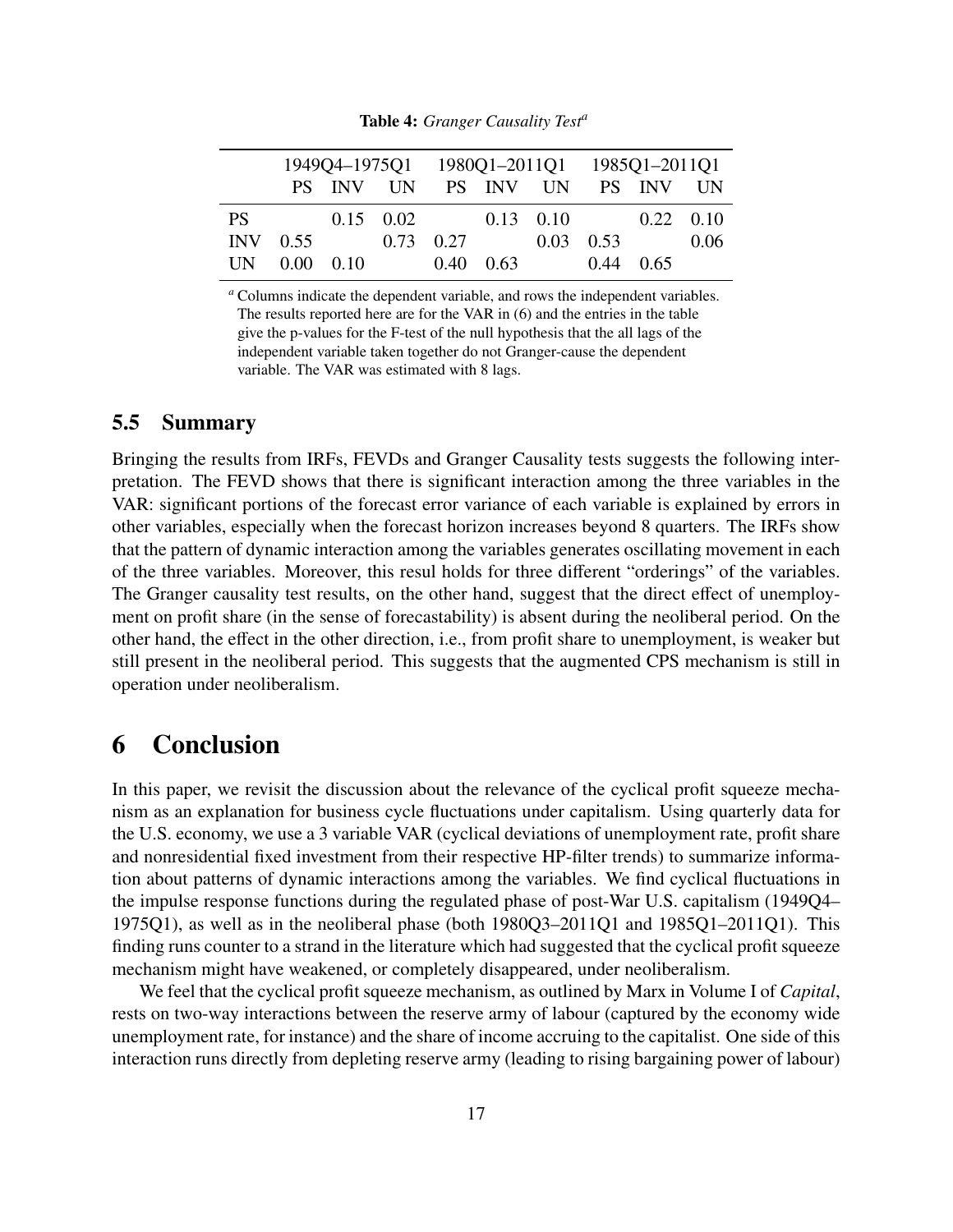|    | <b>PSHARE</b> |            |      |           | UNEMP      |           | <b>INVESTMENT</b> |            |      |
|----|---------------|------------|------|-----------|------------|-----------|-------------------|------------|------|
|    | PS            | <b>INV</b> | UN   | <b>PS</b> | <b>INV</b> | <b>UN</b> | <b>PS</b>         | <b>INV</b> | UN   |
|    | 1.00          | 0.00       | 0.00 | 0.21      | 0.13       | 0.67      | 0.25              | 0.75       | 0.00 |
| 2  | 0.97          | 0.01       | 0.03 | 0.32      | 0.09       | 0.59      | 0.38              | 0.59       | 0.03 |
| 3  | 0.85          | 0.07       | 0.08 | 0.35      | 0.08       | 0.57      | 0.46              | 0.51       | 0.02 |
| 4  | 0.75          | 0.14       | 0.11 | 0.37      | 0.07       | 0.55      | 0.46              | 0.52       | 0.02 |
| 5  | 0.51          | 0.22       | 0.27 | 0.36      | 0.11       | 0.54      | 0.46              | 0.52       | 0.02 |
| 6  | 0.42          | 0.20       | 0.38 | 0.31      | 0.18       | 0.50      | 0.43              | 0.48       | 0.09 |
| 7  | 0.39          | 0.20       | 0.41 | 0.25      | 0.23       | 0.52      | 0.35              | 0.42       | 0.23 |
| 8  | 0.37          | 0.19       | 0.43 | 0.20      | 0.26       | 0.54      | 0.29              | 0.38       | 0.33 |
| 9  | 0.37          | 0.20       | 0.43 | 0.18      | 0.27       | 0.55      | 0.24              | 0.39       | 0.36 |
| 10 | 0.35          | 0.22       | 0.44 | 0.18      | 0.27       | 0.55      | 0.22              | 0.40       | 0.37 |

Table 5: *Forecast Error Variance Decomposition: 1949Q4–1975Q1<sup>a</sup>*

*<sup>a</sup>* The results reported here are for the VAR in (6) estimated with 8 lags, and the entries in the table give percentage of the forecast error variance that is explained by each of the three variables in each column. The forecast horizon ranges from 1 to 10 quarters.

to the share of profit income; the other side of the interaction is mediated through the investment decisions of the capitalist class. While neoliberalism has weakened the relative bargaining position of labour vis-a-vis capital and has thereby weakened one side of the interaction, the other side has probably become stronger because of the ability of capitalists (certainly in the U.S.) to keep the size of the reserve army of labour large even during the recovery phase of business cycles. This issue deserves further investigation.

#### References

- D. Basu. Marx-biased technical change and the neolclassical view of income distribution. *Metroeconomica*, 61(4):593–620, 2010.
- D. Basu and D. K. Foley. Dynamics of output and employment in the u.s. economy. Political Economy Research Institute Working Paper 248; available at: http://www.peri.umass.edu/236/hash/55554b8103d3c54cf4d4a7500032a468/publication/441/, 2011.
- R. Boddy and J. Crotty. Class conflict and macro-policy: The political business cycle. *Review of Radical Political Economics*, 7(1):1–19, 1975.
- G. Duménil and D. Lévy. Technology and distribution: Historical trajectories à la marx. *Journal of Economic Behaviour and Organization*, 52(2):201–233, 2003.
- W. Enders. *Applied Econometric Time Series*. Wiley, third edition, 2011.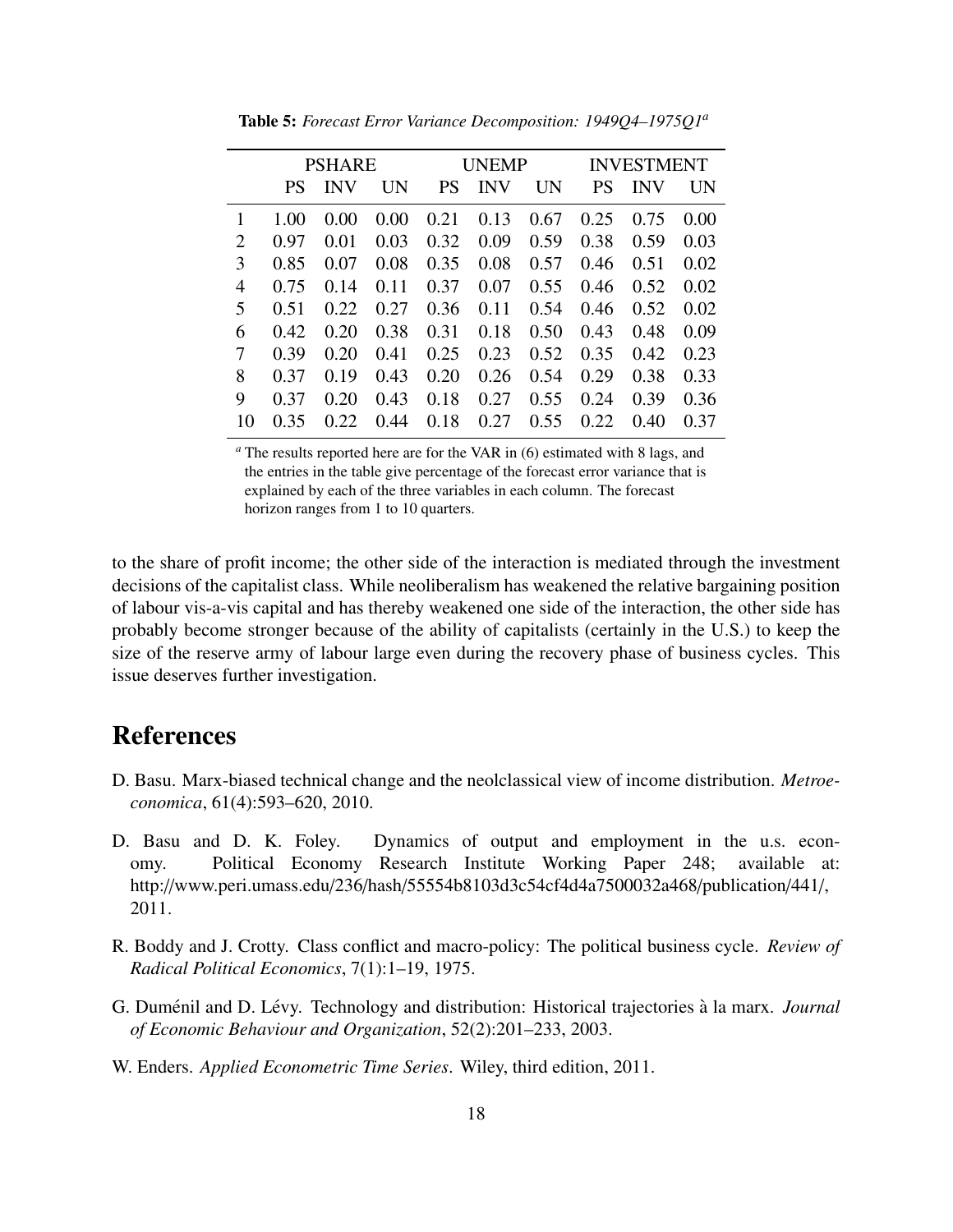|                | PSHARE |            |      |           | <b>UNEMP</b> |           | <b>INVESTMENT</b> |            |      |
|----------------|--------|------------|------|-----------|--------------|-----------|-------------------|------------|------|
|                | PS     | <b>INV</b> | UN   | <b>PS</b> | <b>INV</b>   | <b>UN</b> | <b>PS</b>         | <b>INV</b> | UN   |
| 1              | 1.00   | 0.00       | 0.00 | 0.04      | 0.20         | 0.76      | 0.01              | 0.99       | 0.00 |
| $\overline{2}$ | 0.98   | 0.00       | 0.02 | 0.09      | 0.24         | 0.67      | 0.06              | 0.92       | 0.02 |
| 3              | 0.95   | 0.01       | 0.04 | 0.11      | 0.26         | 0.63      | 0.09              | 0.86       | 0.05 |
| 4              | 0.90   | 0.06       | 0.04 | 0.11      | 0.29         | 0.60      | 0.09              | 0.81       | 0.10 |
| 5              | 0.82   | 0.14       | 0.04 | 0.13      | 0.25         | 0.61      | 0.10              | 0.76       | 0.14 |
| 6              | 0.71   | 0.25       | 0.04 | 0.14      | 0.23         | 0.63      | 0.13              | 0.69       | 0.18 |
| 7              | 0.62   | 0.35       | 0.03 | 0.16      | 0.23         | 0.61      | 0.16              | 0.65       | 0.20 |
| 8              | 0.58   | 0.39       | 0.03 | 0.17      | 0.25         | 0.57      | 0.17              | 0.63       | 0.20 |
| 9              | 0.56   | 0.41       | 0.03 | 0.19      | 0.29         | 0.53      | 0.18              | 0.64       | 0.19 |
| 10             | 0.55   | 0.42       | 0.03 | 0.19      | 0.32         | 0.49      | 0.18              | 0.65       | 0.17 |

Table 6: *Forecast Error Variance Decomposition: 1980Q3–2011Q1<sup>a</sup>*

*<sup>a</sup>* The results reported here are for the VAR in (6) estimated with 8 lags, and the entries in the table give percentage of the forecast error variance that is explained by each of the three variables in each column. The forecast horizon ranges from 1 to 10 quarters.

|    | <b>PSHARE</b> |            |      |           | UNEMP      |      | <b>INVESTMENT</b> |      |      |
|----|---------------|------------|------|-----------|------------|------|-------------------|------|------|
|    | PS            | <b>INV</b> | UN   | <b>PS</b> | <b>INV</b> | UN   | <b>PS</b>         | INV  | UN   |
| 1  | 1.00          | 0.00       | 0.00 | 0.05      | 0.24       | 0.72 | 0.01              | 0.99 | 0.00 |
| 2  | 0.96          | 0.01       | 0.03 | 0.13      | 0.30       | 0.57 | 0.06              | 0.92 | 0.02 |
| 3  | 0.93          | 0.03       | 0.04 | 0.18      | 0.33       | 0.49 | 0.08              | 0.85 | 0.06 |
| 4  | 0.88          | 0.08       | 0.04 | 0.18      | 0.37       | 0.45 | 0.08              | 0.81 | 0.11 |
| 5  | 0.81          | 0.15       | 0.04 | 0.22      | 0.35       | 0.44 | 0.09              | 0.77 | 0.14 |
| 6  | 0.70          | 0.26       | 0.03 | 0.24      | 0.31       | 0.45 | 0.14              | 0.71 | 0.15 |
| 7  | 0.63          | 0.34       | 0.03 | 0.28      | 0.28       | 0.45 | 0.18              | 0.66 | 0.16 |
| 8  | 0.59          | 0.38       | 0.03 | 0.31      | 0.27       | 0.43 | 0.21              | 0.63 | 0.16 |
| 9  | 0.58          | 0.40       | 0.03 | 0.33      | 0.27       | 0.39 | 0.23              | 0.62 | 0.15 |
| 10 | 0.57          | 0.40       | 0.03 | 0.34      | 0.29       | 0.37 | 0.24              | 0.62 | 0.14 |

Table 7: *Forecast Error Variance Decomposition: 1985Q1–2011Q1<sup>a</sup>*

*<sup>a</sup>* The results reported here are for the VAR in (6) estimated with 8 lags, and the entries in the table give percentage of the forecast error variance that is explained by each of the three variables in each column. The forecast horizon ranges from 1 to 10 quarters.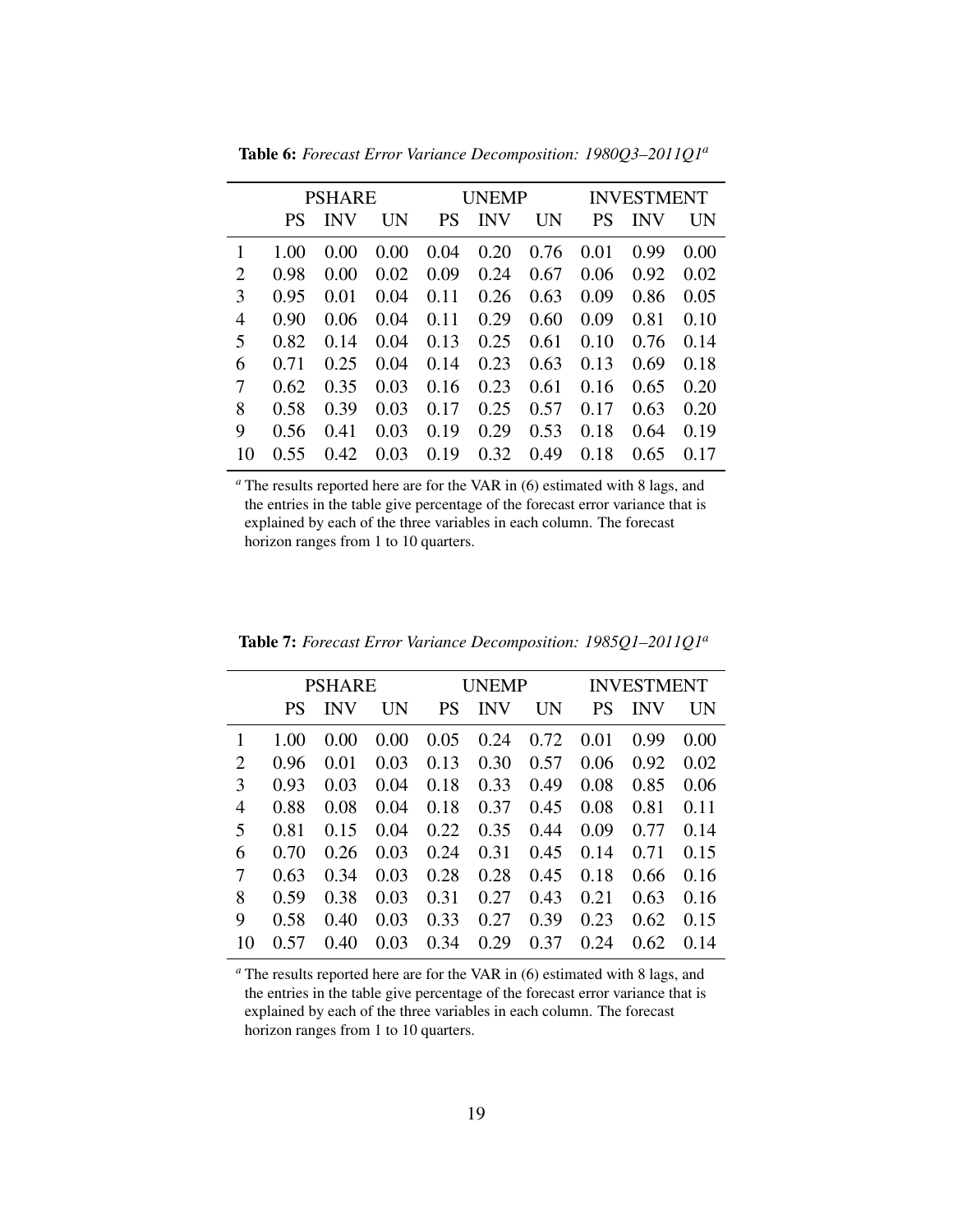

Figure 4: *Impulse Response Functions (with* 90 *percent confidence interval) from a* 3 *variable VAR for U.S., for three periods 1949Q4–1975Q1 (first row), 1980Q3–2011Q1 (second row), and 1985Q1–2011Q1 (third row). The variables are (1) PSHARE, which refers to the cyclical fluctuation of the profit share (corporate business sector) around its HP-filter trend; (2) UNEMP, which refers to cyclical fluctuation of the civilian unemployment rate around its HP-filter trend; and (3) INVESTMENT, which refers to the cyclical fluctuations of real nonresidential fixed investment around its HP-filter trend. Trends for each variable are computed for the whole period, 1948Q1–2011Q1. The order of the variables in the VAR is: PSHARE* → *INVESTMENT* → *UNEMP.*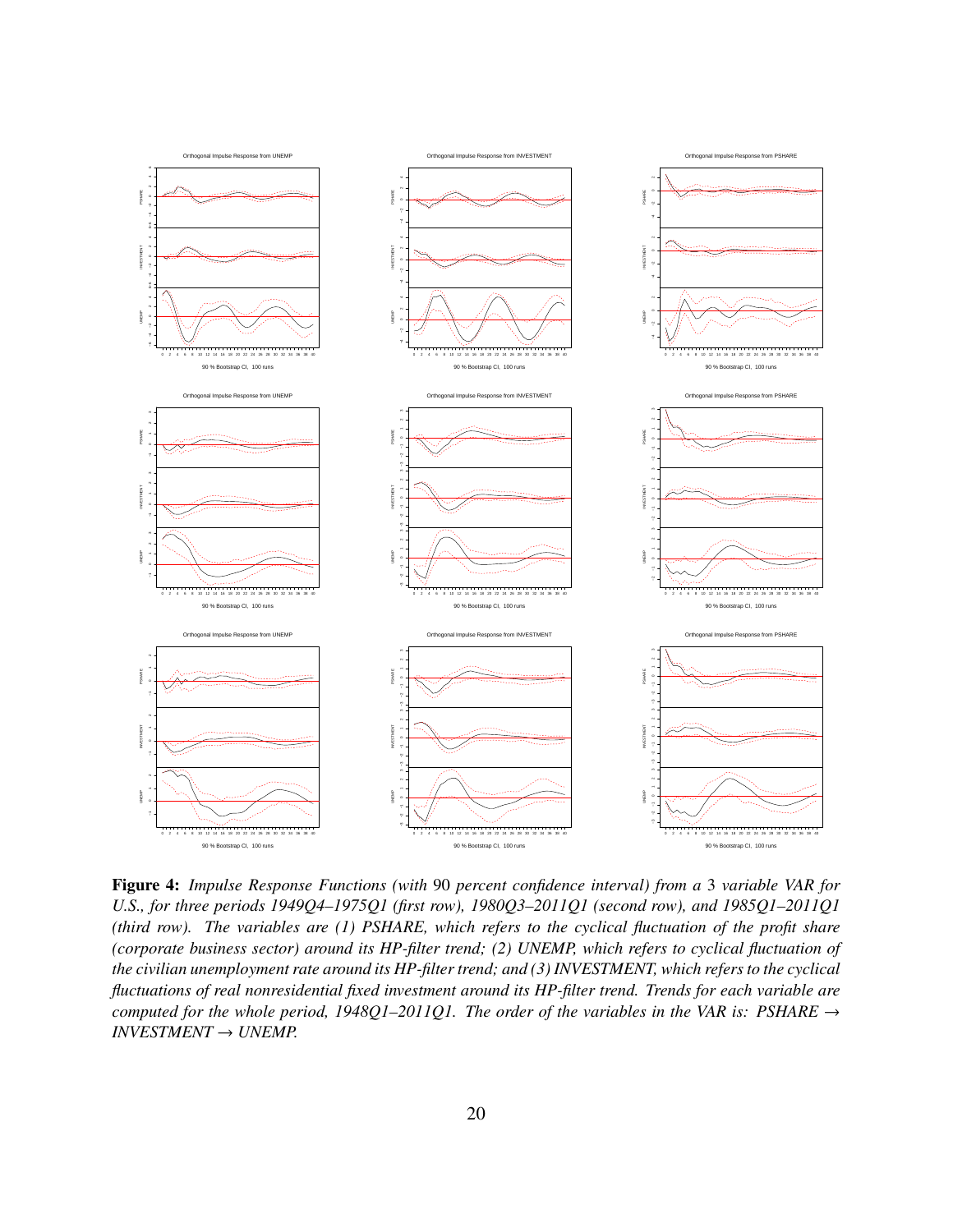

Figure 5: *Impulse Response Functions (with* 90 *percent confidence interval) from a* 3 *variable VAR for U.S., for three periods 1949Q4–1975Q1 (first row), 1980Q3–2011Q1 (second row), and 1985Q1–2011Q1 (third row). The variables are (1) PSHARE, which refers to the cyclical fluctuation of the profit share (corporate business sector) around its HP-filter trend; (2) UNEMP, which refers to cyclical fluctuation of the civilian unemployment rate around its HP-filter trend; and (3) INVESTMENT, which refers to the cyclical fluctuations of real nonresidential fixed investment around its HP-filter trend. Trends for each variable are computed for the whole period, 1948Q1–2011Q1. The order of the variables in the VAR is: INVESTMENT*  $\rightarrow$  *UNEMP*  $\rightarrow$  *PSHARE.*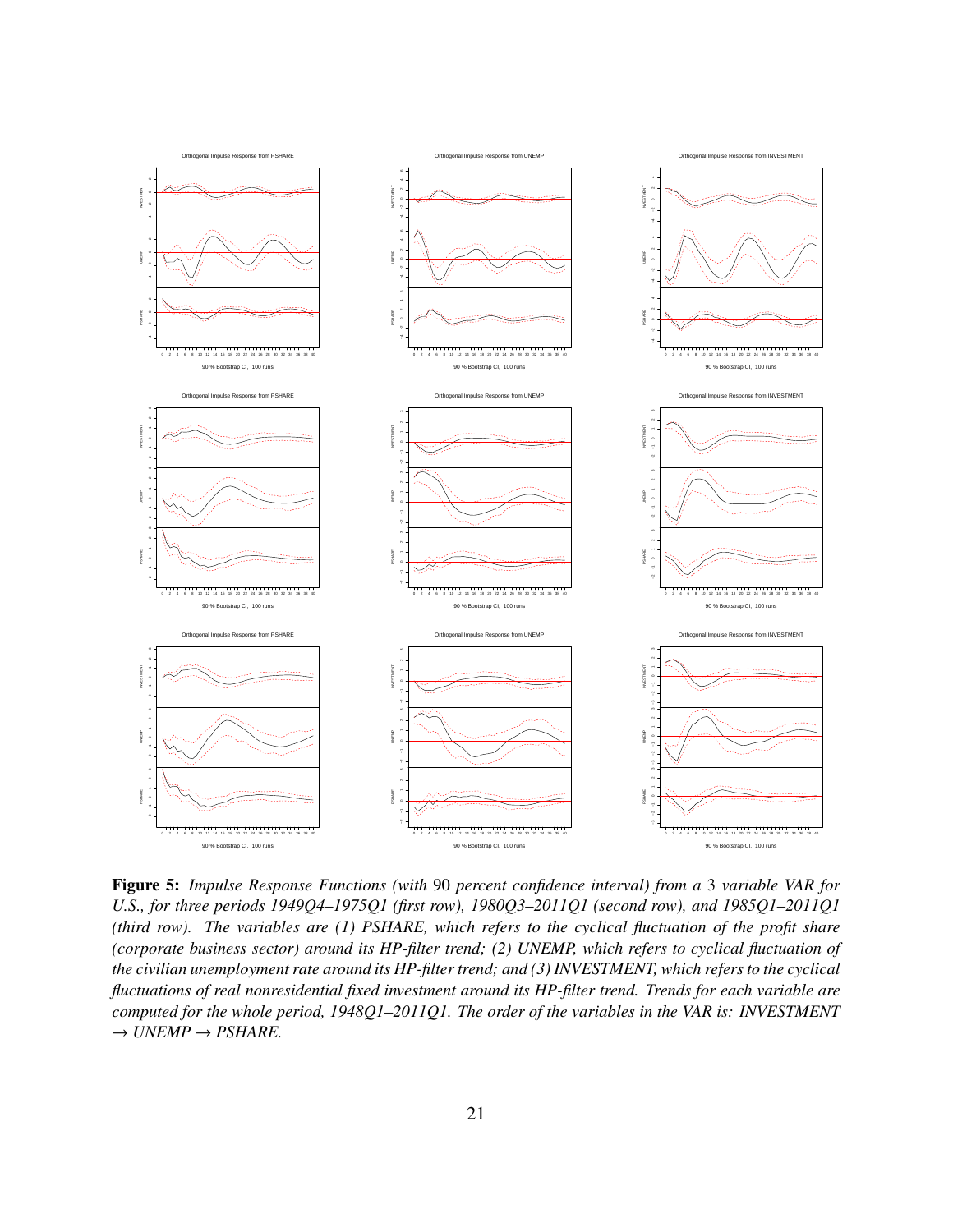

Figure 6: *Impulse Response Functions (with* 90 *percent confidence interval) from a* 3 *variable VAR for U.S., for three periods 1949Q4–1975Q1 (first row), 1980Q3–2011Q1 (second row), and 1985Q1–2011Q1 (third row). The variables are (1) PSHARE, which refers to the cyclical fluctuation of the profit share (corporate business sector) around its HP-filter trend; (2) UNEMP, which refers to cyclical fluctuation of the civilian unemployment rate around its HP-filter trend; and (3) INVESTMENT, which refers to the cyclical fluctuations of real nonresidential fixed investment around its HP-filter trend. Trends for each variable are computed for the whole period, 1948Q1–2011Q1. The order of the variables in the VAR is: UNEMP* → *PSHARE* → *INVESTMENT.*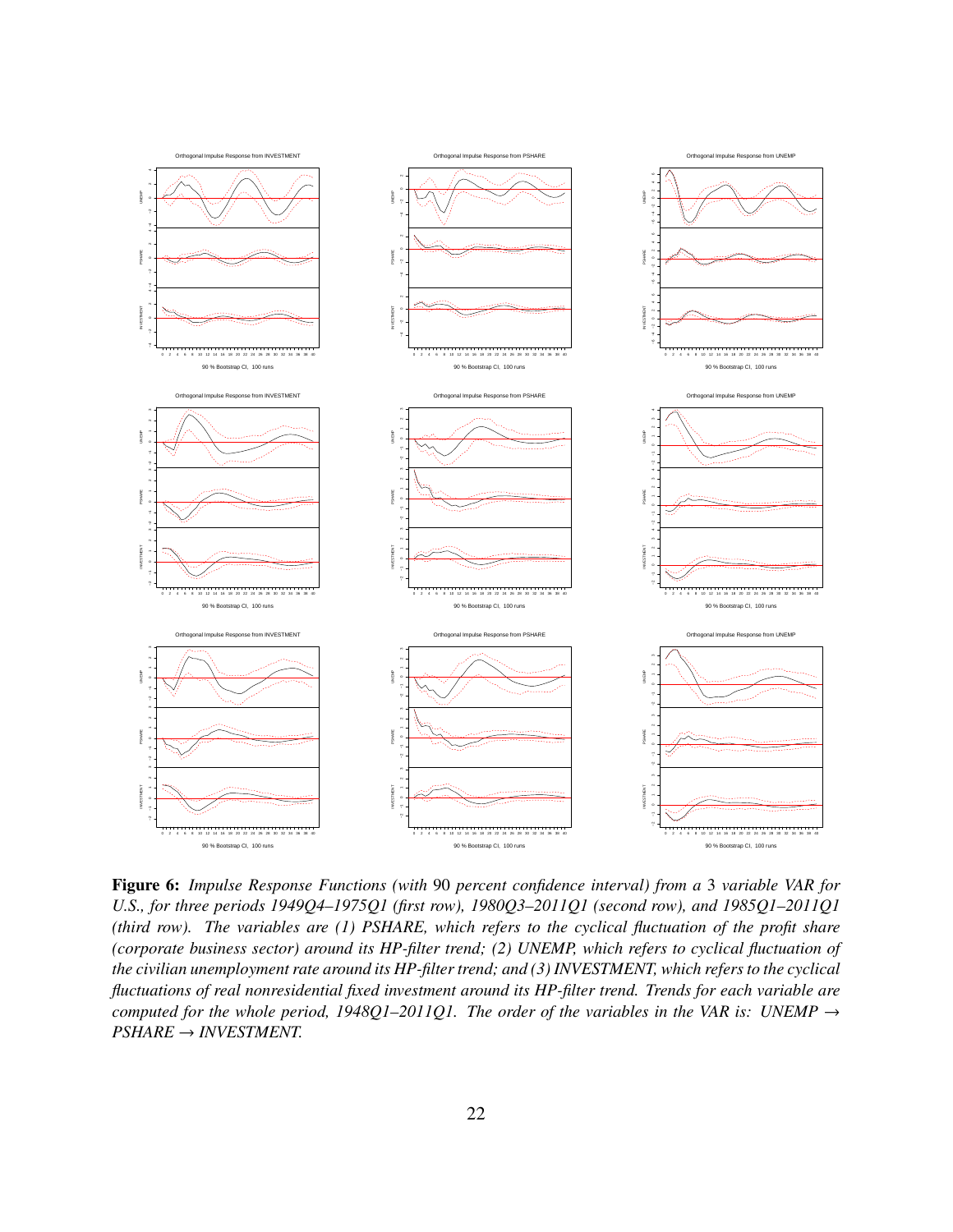- G. Epstein. Profit squeeze, rentier squeeze and macroeconomic policy under fixed and flexible exchange rates. *Economies et Societies*, 25(11-12):219–57, 1991.
- S. Fischer. Relative shocks, relative price variability and inflation. *Bookings Papers on Economic Activity*, (2):381–431, 1981.
- D. K. Foley and T. R. Michl. *Growth and Distribution*. Harvard University Press, 1999.
- J. P. Goldstein. The cyclical profit squeeze: a marxian microfoundation. *Review of Radical Political Economics*, 17(1-2):103–28, 1985.
- J. P. Goldstein. Mark–up pricing over the business cycle: the microfoundations of the variable mark-up. *Southern Economic Journal*, 53(1):233–46, 1986.
- J. P. Goldstein. The empirical relevance of the cyclical profit squeeze: a reassertion. *Review of Radical Political Economics*, 28(4):55–92, 1996.
- J. P. Goldstein. Is the endogenous business cycle dead? *Southern Economic Journal*, 63(4): 962–77, 1997.
- J. P. Goldstein. Predator–prey models estimates of the cyclical profit squeeze. *Metroeconomica*, 50(2):139–173, 1999.
- R. M. Goodwin. A growth cycle. In C. H. Feinstein, editor, *Socialism, Capitalism and Economic Growth: Essays presented to Maurice Dobb*, pages 54–58. Cambridge University Press, 1967.
- J. D. Hamilton. *Times Series Analysis*. Princeton University Press, 1994.
- A. C. Harvey. *Forecasting, Structural Times Series Models and the Kalman Filter*. Cambridge University Press, 1989.
- F. Koray and W. D. Lastrapes. Real exchange rate volatility and u.s. bilateral trade: A var approach. *Review of Economics and Statistics*, 71(4):708–712, 1989.
- H. Lutkepohl. ¨ *New Introduction to Multiple Time Series Analysis*. Springer-Verlag, 2006.
- H. Lütkepohl and M. Krätzig. *Applied Time Series Econometrics*. Cambridge University Press, 2004.
- A. A. Marquetti. Analyzing historical and regional patterns of technical change from a classicalmarxian perspective. *Journal of Economic Behaviour and Organization*, 52(2):191–200, 2003.
- K. Marx. *Capital: A Critique of Political Economy, Volume I*. Penguin, 1992. (First published in 1867).
- T. R. Michl. The wage-profit frontier and declining profitability in u.s. manufacturing. *Review of Radical Political Economics*, 20(2-3):80–86, 1988a.